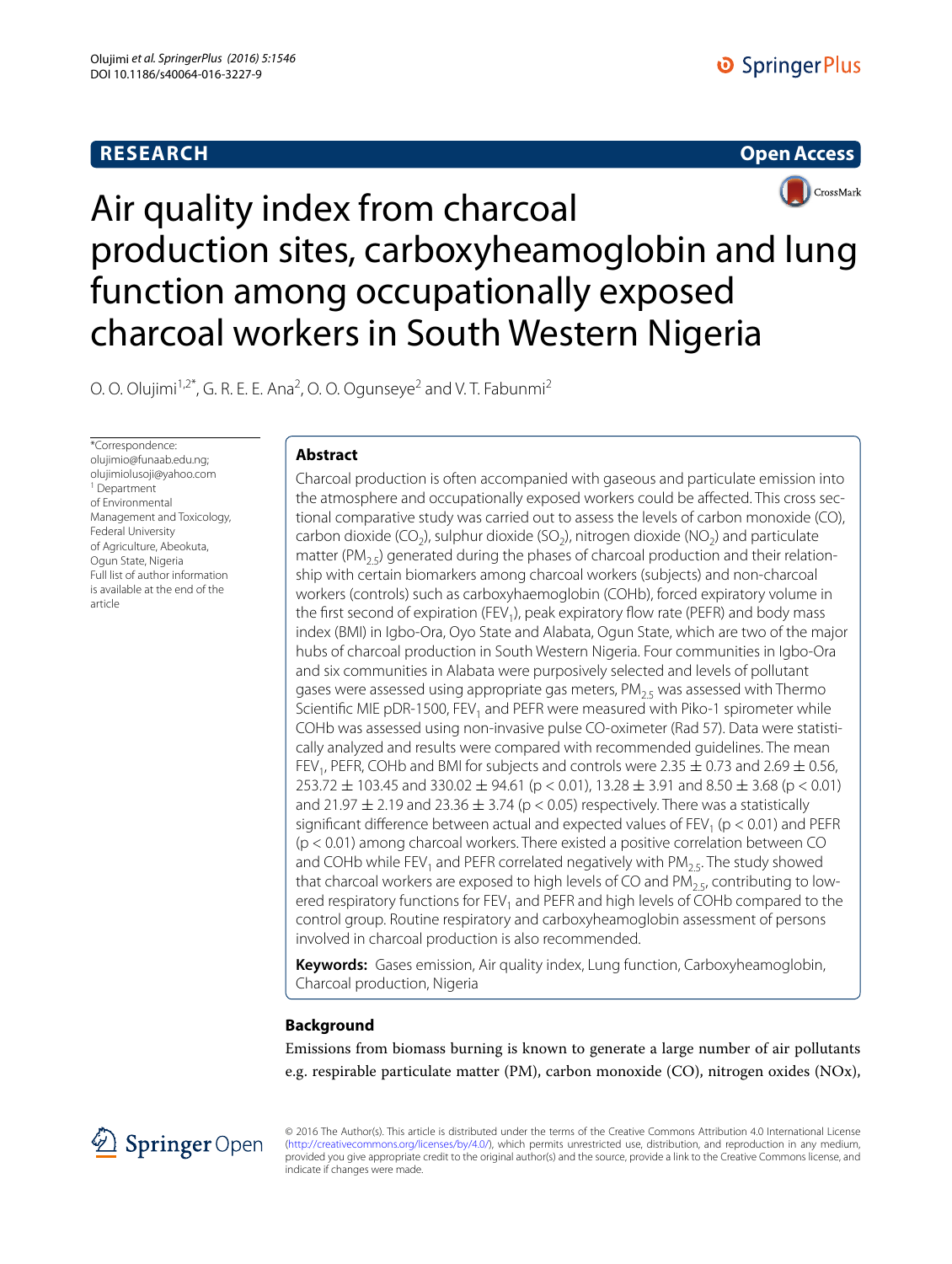sulphur oxides (SOx), formaldehyde, benzene, 1, 3-butadiene, polycyclic aromatic hydrocarbon (PAH) including carcinogens such as benzo[a]pyrene and other toxic organic compounds that can damage human health (Ezzati et al. [2000;](#page-15-0) Mishra and Retherford [2007](#page-15-1)). Exposure to air pollutants has been linked with pneumonia, reduced birth weight, acute respiratory infection (ARI) and early mortality in children while adults experience chronic obstructive pulmonary disease (COPD), chronic bronchitis (Bruce et al. [2000](#page-15-2); Mishra and Retherford [2007;](#page-15-1) Fullerton et al. [2009](#page-15-3); Po et al. [2011](#page-15-1)). Other health effects include lung cancer, asthma, cancer of the nasopharynx and larynx, tuberculosis, perinatal conditions, diseases of the eye e.g. cataract and blindness (Bruce et al. [2000](#page-15-2); Ezzati and Kammen [2001a](#page-15-4), [b](#page-15-5); Barone-Adesi et al. [2012;](#page-15-6) Edokpa and Ikelegbe [2012;](#page-15-7) Kurmi et al. [2012](#page-15-1)).

There has been major shift from the use of petroleum products and electricity due to high cost and epileptic power supply to the use of charcoal in both the rural and urban centers in Nigeria. This shift have resulted in high demand for charcoal with attendant environmental and health effects. Over 90 % of studies on charcoal production in Nigeria have mainly focused on the economic benefit of the production vis-à-vis poverty alleviation of the rural populace involved in charcoal production and influence of wood species on the properties of charcoal (Ogunsanwo et al. [2007;](#page-15-1) Tunde et al. [2013;](#page-15-1) Po et al. [2011](#page-15-1)). The charcoal industry is a source of earning extra income for a large number of farmers and rural workers who reside in these centers, and, for some individuals, it is the primary source of income they depend on to support their families. The rudimentary process of charcoal production entails carbonization of wood with consequent release of smoke from kiln set ups that charcoal workers are continuously exposed to (Souza et al. [2005](#page-15-1)).

Charcoal production releases wood smoke that contains a wide variety of pollutants such as PM, PAH, CO, NOx, SOx, volatile organic compounds (VOCs) etc. Particulates can serve as vehicles for the transport of microorganisms such as viruses and bacteria to the lungs and blood stream. These pollutants affect public health as they can contribute to the development of cancer, heart and lung disease and reduce the body's ability to transport oxygen in the case of CO exposure (Ghosh et al. [1996](#page-15-8); Anon [2011\)](#page-15-9). Oxides of nitrogen and sulphur cause lung irritation leading to inflammation of the air passage thereby triggering airway obstruction and other more severe effects (Dost [1991\)](#page-15-10). Pyrolysis, being a critical phase in charcoal production is usually monitored closely by someone who is responsible for the outcome of the process. The activity exposes the person to large amount of inhalable smoke for a period of 3–5 days (Souza et al. [2005\)](#page-15-1). Crystalline silica, one of the major components of particulate matter, has also been classified as a known human carcinogen and is associated with systemic autoimmune disease (IARC [1997](#page-15-1)).

In a study conducted in Greece among charcoal workers by Tzanakis et al. [\(2001](#page-15-1)), it was reported that cough, expectoration, wheezing and dyspnea were significantly more prevalent among charcoal workers when compared to individuals who were not exposed to smoke. The increase in the prevalence of respiratory disorders may be due to genetic mutation which can be triggered by environmental factors, thereby leading to allergic symptoms (Ediagbonya and Tobin [2013](#page-15-11)). Patients with pre-existing respiratory or heartrelated issues are usually at risk of contracting the most severe adverse health effects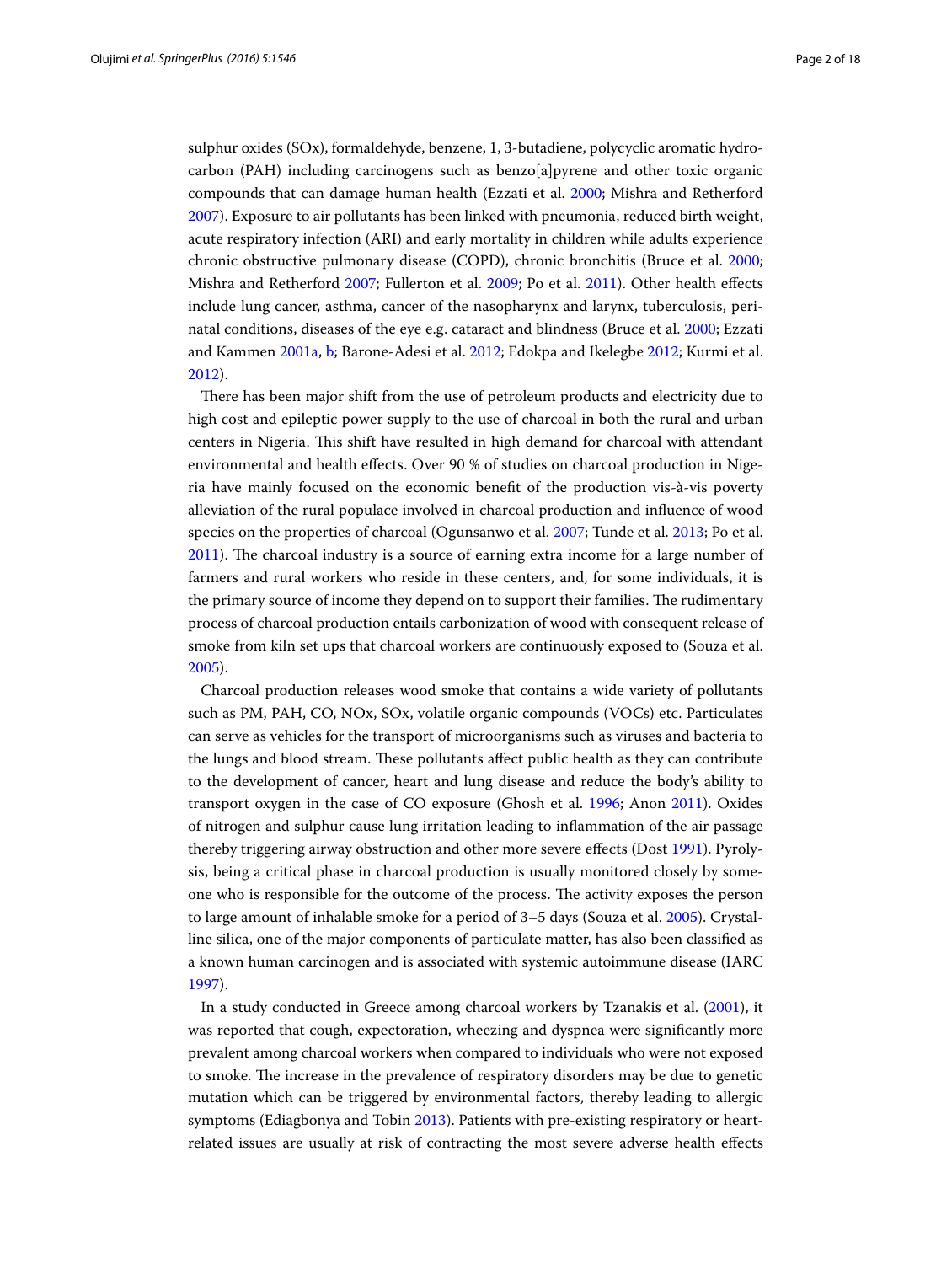caused by exposure to inhalable particles (Schwartz and Dockery [1992](#page-15-1); Sunyer et al. [1993](#page-15-1)).

Chronic exposure to particulate matter during childhood or adolescence can greatly reduce lung function (Gauderman [2004\)](#page-15-12). Even acute exposure to wood smoke has been associated with increased risk of respiratory symptoms (Svedahl et al. [2009;](#page-15-1) Orozco-Levi et al. [2006\)](#page-15-1). Obligatory continuous consumption, which is a unique property of air is demystified in that an average adult only requires about 1.4 kg of food, 2 kg of water while he requires about 14 kg of air each day. This is the rationale for unending research on air pollution (Ediagbonya and Tobin [2013](#page-15-11)). Lung diseases are basically of two types; obstructive and restrictive (Abuzant et al. [2015](#page-15-13)). Asthma is an example of obstructive lung disease (Colledge et al. [2010](#page-15-14)) while idiopathic lung fibrosis is an example of restrictive lung disease (Raghu et al. [2011](#page-15-1)). The mechanism of action of the former is that it blocks airway insomuch that air movement is impeded while the mechanism of action of the latter is such that there exists insufficient lung expansion (Abuzant et al. [2015](#page-15-13)). However, some lung diseases exhibit both obstructive and restrictive attributes (Gardner et al. [2011\)](#page-15-15).

Spirometer is widely used in assessing lung function. It measures the volume and flow rate of inspired and expired air. Lung function tests (LFTs) are used to distinguish obstructive and restrictive diseases and determine the degree of associated changes (Colledge et al. [2010;](#page-15-14) Holguin [2012](#page-15-1)). Forced Expiratory Volume in the first second  $(FEV_1)$  and Forced Vital Capacity (FVC) are two of the parameters measured by a spirometer (Quadrelli et al. [2007](#page-15-1)). The peak expiratory flow rate (PEFR) is the maximum flow achieved during an expiration delivered with maximal force starting from the level of maximum lung inflation. Value obtained may vary depending on the properties and preferences of the instrument used (Quanjer et al. [1997\)](#page-15-1). PEFR is important in the routine assessment of healthy and asthmatic children (Seck  $1991$ ). FEV<sub>1</sub> is the maximal volume of air exhaled in the first second of a forced expiration from a position of full inspiration (Miller et al. [2005;](#page-15-1) Abuzant et al. [2015\)](#page-15-13). FVC is the maximal volume of air exhaled with maximally forced effort from a maximal inspiration. In other words, it is the vital capacity performed with a maximally forced expiratory effort, expressed in litres at body temperature and ambient pressure saturated with water vapour (Miller et al. [2005\)](#page-15-1).

The most important health effects associated with exposure to CO are due to its strong bond with the hemoglobin molecule, forming carboxyhaemoglobin (COHb). The COHb impairs the oxygen-carrying capacity of the blood, putting a strain on tissues with high oxygen demand, such as the heart and the brain. Carbon monoxide also binds to cytochrome oxidase, which could reduce the cells' ability to utilize oxygen (Ward [1999](#page-15-1); WHO [1999;](#page-15-1) Varon et al. [1999\)](#page-15-1). Studies on emission of pollutant gases and particles from charcoal production activities and associated health status of occupationally exposed charcoal workers in rural areas of Nigeria are scanty. Thus, this study aimed to assess (1) the impact of charcoal production on air quality from pyrolysis and charcoal removal activities and (2) to assess the human respiratory health status among the occupationally exposed workers.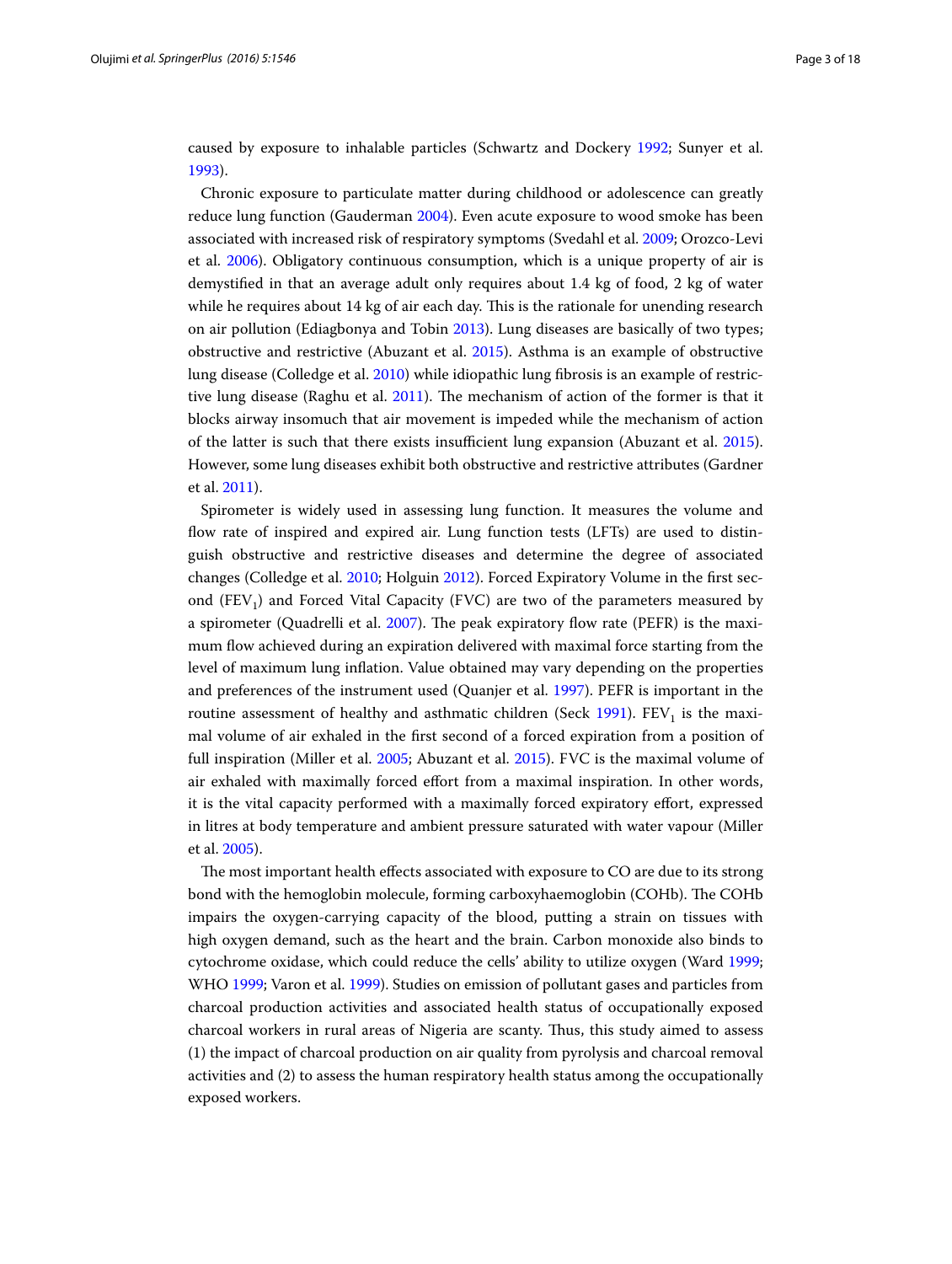## **Methods**

#### **Study areas**

This research is based on comparative cross-sectional study. It entails the use of questionnaires to obtain socio-demographic data, monitoring of gases (CO, CO<sub>2</sub>, NO<sub>2</sub> and SO<sub>2</sub>) and particulate matter (PM<sub>2.5</sub>) with subsequent determination of how the lung functions and carboxyheamoglobin among occupationally exposed charcoal workers and non-charcoal workers. The study was conducted at Igbo-Ora and Alabata settlements in Oyo and Ogun States respectively.

#### **Study population**

The participants selected for this study were charcoal workers and non-charcoal workers in Igbo-Ora and Alabata. Socio-demographic characteristics such as age, gender, educational status, marital status, religion and tribe were obtained from the participants.

#### *Inclusion criteria for charcoal workers*

Must be engaged in charcoal production within any of the selected settlements.

Must have been involved in charcoal production at least 1 month before the data were collected.

#### *Inclusion criteria for non‑charcoal production workers*

Must not be engaged in charcoal production within any of the selected settlements. Must not be involved in charcoal production but live within the selected settlements.

## *Sampling procedure*

Purposive sampling technique was used to select the communities for this study Alabata in Ogun State and Igbo-ora in Oyo State. These communities were two of the major hubs of charcoal production in South Western Nigeria. Estimated sample size of 298 charcoal workers of the settlements in Alabata and Igbo-Ora were selected systematically while 298 non-charcoal workers were selected based on the inclusion criteria for non-charcoal workers. The sample size for the study was 298 respondents per group (i.e. 298 subjects and 298 controls). Alabata and Igbo-ora, had 149 subjects and 149 respectively. However, the selected communities differ in the number of charcoal workers, hence, proportional allocation was applied. A list containing the names of all charcoal workers in the selected communities was obtained from the secretary of their union and simple arithmetic was used to determine the number of charcoal workers to be selected in each community.

 $P.A. = \frac{Number of charcoal workers in each community}{Total number of charcoal workers in selected communities} \times Sample size$ 

where  $PA =$  Proportional allocation.

Proportional allocation gives the number of participants to be selected from the list of charcoal workers in each community. The participants for this study were then selected using systematic random sampling where the required numbers of charcoal workers derived from proportional allocation were selected using a sampling interval *K*. The interval *K* was calculated by dividing the number of charcoal workers on the list by value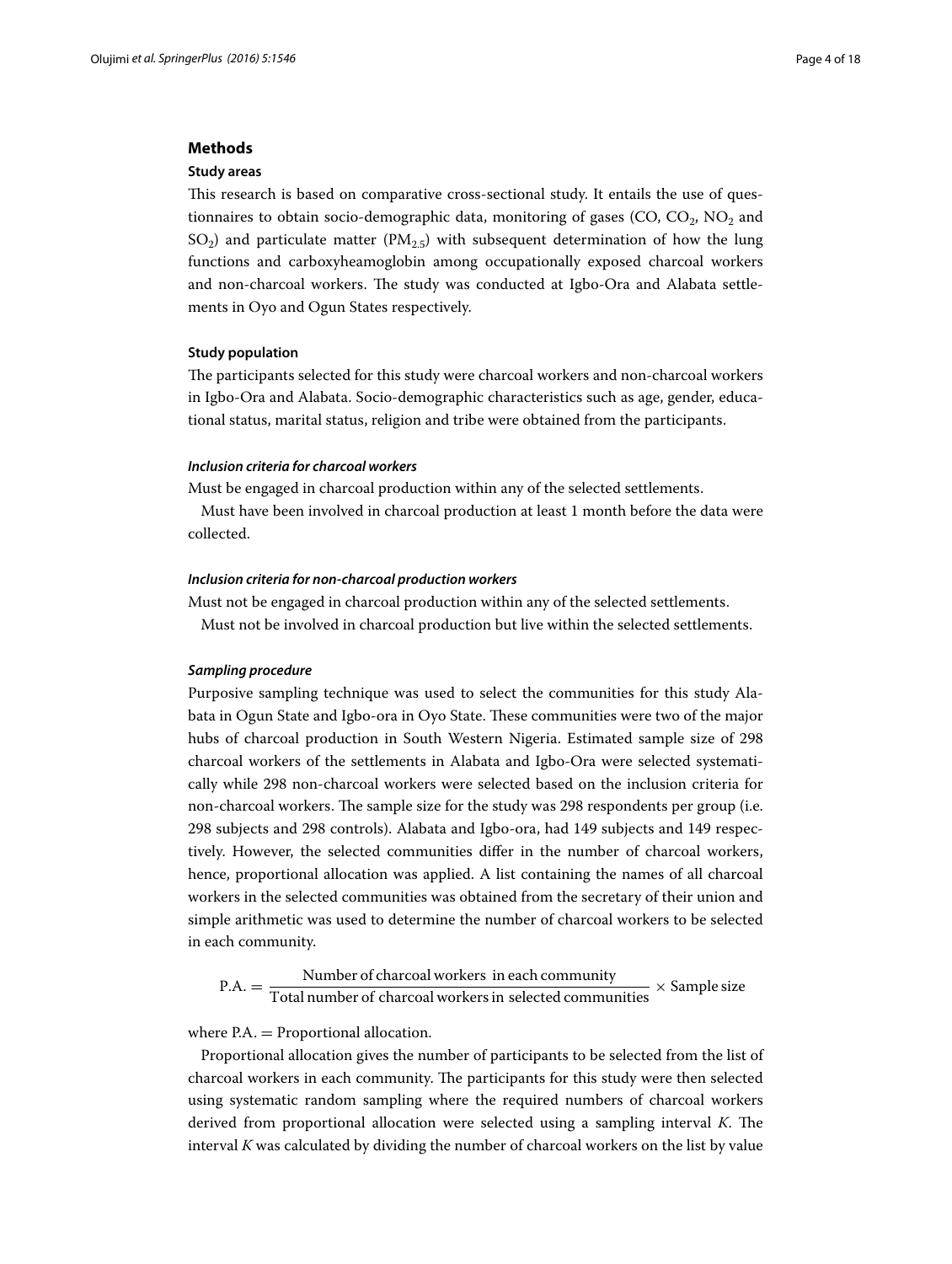derived from proportional allocation. The sampling was done by selecting a name on list randomly and then every *K*th name was selected until the required numbers of subjects were selected. Hence, the list containing names of charcoal workers in each community served as the sampling frame. The survey was carried out from May to July, 2015. The survey instrument was initially designed in English, translated to local languages, and then translated back to English by a translator to ensure that the translated version captured the questions correctly. The interviews were conducted in Yoruba, Tiv, Igbo and Hausa which were the primary languages of the interviewees. In order to ensure accuracy and validity, the field data collected were recorded on the field data sheets and were double-entered. A semi-structured interviewer administered questionnaire was used to obtain information on the common health hazards of participants associated with charcoal production and non-charcoal workers as controls.

## *Data collection for gases and human exposure assessment*

Monitors were placed within 1 m radius of the kiln. The 1 m was used because charcoal workers keep an average distance of 1 m to the kilns (smoke sources) during charcoal production. The aim of the monitoring was to assess the concentration of pollutant gases and particles viz-a-viz exposure by charcoal workers. The charcoal production activities monitored for this study were pyrolysis and removal. Carbon monoxide was monitored using Extech CO 10 m. 4 h monitoring of CO was carried out during pyrolysis with measurements taken at 5 min intervals. The CO meter was calibrated before use and during period of monitoring by zeroing at regular intervals. Carbon dioxide was monitored using Telaire 7001 carbon dioxide and temperature monitor. 4 h monitoring of  $CO<sub>2</sub>$  was carried out during pyrolysis with measurements taken at 5 min intervals. The  $CO<sub>2</sub>$  m was calibrated before use and during period of monitoring by zeroing at regular intervals. Sulphur dioxide was monitored using Z-1300 Sulfur dioxide meter during pyrolysis for 4 h. The measurements were taken at 5 min intervals. The  $SO_2$  m was calibrated before use and during period of monitoring by zeroing at regular intervals. Nitrogen dioxide ( $NO<sub>2</sub>$ ) was monitored during pyrolysis for 4 h using Z-1400 Nitrogen dioxide meter and readings were recorded at 5 min interval. The  $NO<sub>2</sub>$  m was calibrated before use and during period of monitoring by zeroing at regular intervals according to the manuals. Particulate matter was monitored using MIE pDR-1500 Active Personal Particulate Monitor. Monitoring of particulate matter  $(PM<sub>2.5</sub>)$  was carried out during the pyrolysis and removal processes. The measurements were taken are real time. The equipment were placed about one (1) m from the production stand. However, monitoring during charcoal removal processes varied between 2 and 4 h depending on the size of the earth kiln and the number of people involved. During the removal process, monitoring of CO,  $CO_2$ ,  $SO_2$  and  $NO_2$ , were also done and measurements were taken at 5 min intervals.

Spirometry examination was performed using a calibrated Piko-1 spirometer to assess forced expiratory volume in the first second of expiration (FEV<sub>1</sub>) and peak expiratory flow rate (PEFR) in order to determine the lung function of respondents. Each subject was made to complete a dynamic spirometry with at least three acceptable and two reproducible maneuvers according to standard guidelines. Expected values for  $FEV<sub>1</sub>$  and PEFR were derived via equations reported by Ingle et al. [\(2005\)](#page-15-1) using age and height of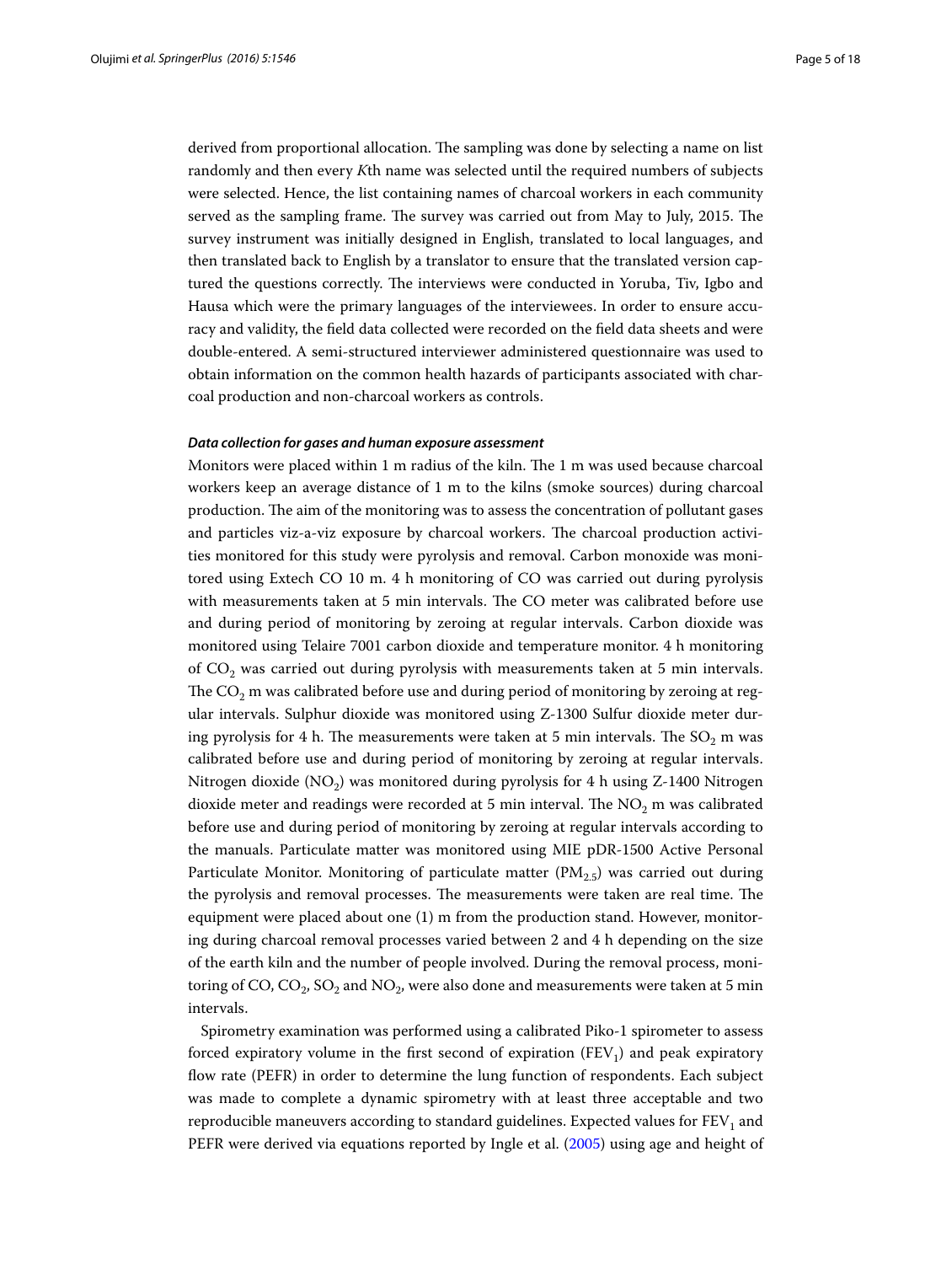respondents. Non-invasive pulse CO-oximeter (Rad-57) was used to assess the COHb level of research participants. Weighing balance and meter rule were used to take anthropometric measurements of charcoal workers and non-charcoal workers in the study areas from which body mass index (BMI) was calculated.

## *Air quality index (AQI)*

Air quality index (AQI) is a standardized method for assessing the quality of air using five criteria pollutants (ground level ozone,  $SO_2$ ,  $NO_2$ ,  $CO$  and PM). Four of them ( $SO_2$ ,  $NO<sub>2</sub>$ , CO and  $PM<sub>2.5</sub>$ ) were monitored in this study.

AQI was calculated using the formula below:

$$
I_p = \frac{I_{HI} - I_{LO}}{BP_{HI} - BP_{LO}}(C_P - BP_{LO}) + I_{LO}
$$

 $Cp =$  the rounded concentration of pollutant p; Ip: the index for pollutant p; I<sub>HI</sub>: the AQI value corresponding to BP<sub>HI</sub>; I<sub>LO</sub>: the AQI value corresponding to BP<sub>LO</sub>; BP<sub>HI</sub> = the breakpoint that is greater than or equal to Cp;  $BP_{LO}$  = the breakpoint that is less than or equal to Cp (USEPA [2006\)](#page-15-1).

## *Data analysis*

Data was entered and analysed using statistical package for the social sciences (SPSS) version 20. Descriptive and inferential statistics were used in this study. Descriptive statistics was used to summarize data. Mean  $\pm$  standard deviation (SD) and range was calculated for the emissions (CO, CO<sub>2</sub>, SO<sub>2</sub>, NO<sub>2</sub> and PM<sub>2.5</sub>) and biomarkers (FEV<sub>1</sub>, PEFR COHb and BMI) of respondents. *T* test was used to test for any significant differences in FEV1, PEFR, COHb and BMI between respondent groups (subject and controls). *T* test was also used to compare actual and expected values of  $FEV<sub>1</sub>$  and  $PEFR$ . Simple linear regression was used to determine the relationship between two quantitative variables. Pearson correlation test was carried out to check for relationships between quantitative variables. Smoking status of respondents was determined before recruitment for the study. Only non-smokers were selected to reduce the number of potential confounding variables. Multiple linear regression was used to statistically test for the confounding effect of the use of biomass fuel for household cooking. Use of biomass fuel was not a statistically significant predictor of the carboxyheamoglobin (COHb) and lung function (PEFR and FEV1).

#### **Results**

#### **Socio‑demographic characteristics of respondents**

Table [1](#page-6-0) shows the socio-demographic characteristics of respondents. Majority of charcoal workers were within age  $21-30$  years (43.9 %), males (73.7 %), married (73.7 %), Christians (86.0 %), Tiv (64.9 %) with no education (35.1 %). The mean age of charcoal workers was 32.67  $\pm$  10.47. Majority of non-charcoal workers were within age 31–40 years (38.6 %), males (71.9 %), married (56.1 %), Christians (63.2 %), Yoruba (66.7 %) with tertiary education (36.8 %). The mean age of non-charcoal workers was  $35.46 \pm 12.82$  $35.46 \pm 12.82$  $35.46 \pm 12.82$  (Fig. 1).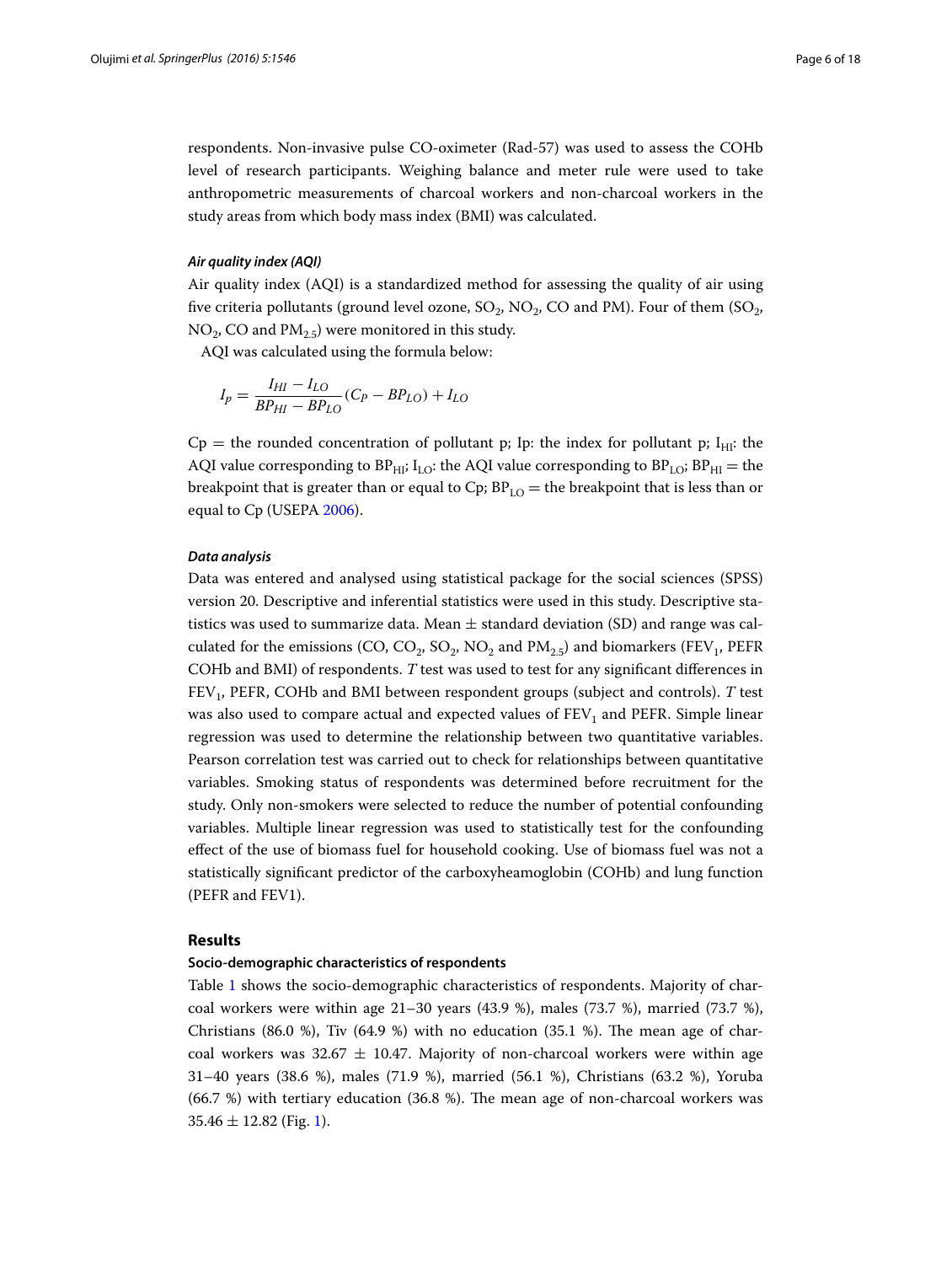| Socio-demographic characteristics         | <b>Subgroups</b>    | Percentage      |                 |
|-------------------------------------------|---------------------|-----------------|-----------------|
|                                           |                     | <b>Subjects</b> | <b>Controls</b> |
| Mean age of subjects                      | $\leq$ 20           | 10.5            | 7.0             |
| $32.67 \pm 10.47$                         | $21 - 30$           | 43.9            | 35.1            |
| Mean age of controls<br>$35.46 \pm 12.82$ | $31 - 40$           | 31.6            | 38.6            |
|                                           | $41 - 50$           | 7.0             | 5.3             |
|                                           | >50                 | 7.0             | 14.0            |
| Gender                                    | Male                | 73.7            | 71.9            |
|                                           | Female              | 26.3            | 28.1            |
| Educational status                        | No education        | 35.1            | 17.5            |
|                                           | Primary education   | 31.6            | 21.1            |
|                                           | Secondary education | 31.5            | 24.6            |
|                                           | Tertiary education  | 1.8             | 36.8            |
| Marital status                            | Married             | 73.7            | 56.1            |
|                                           | Single              | 26.3            | 43.9            |
| Religion                                  | Christianity        | 86.0            | 63.2            |
|                                           | Islam               | 14.0            | 36.8            |
| Tribe                                     | Yoruba              | 12.3            | 66.7            |
|                                           | Tiv                 | 64.9            | 21.1            |
|                                           | Hausa               |                 | 12.2            |
|                                           | Others              | 22.8            | $\equiv$        |

## <span id="page-6-0"></span>**Table 1 Socio-demographic characteristics of respondents**



## <span id="page-6-1"></span>**Perception of respondents to common symptoms and conditions**

Figures [2](#page-7-0) and [3](#page-7-1) showed the perception of charcoal workers and non-charcoal workers to common symptoms and conditions. Majority of charcoal workers experienced eye irritation (47.4 %), dry throat (66.7 %), headache (47.4 %), sneezing (59.6 %), shortness of breath (47.4 %), cough (52.6 %), catarrh (56.1 %), sputum production (57.9 %), chest pain (59.6 %) and frequent body pain (87.7 %) whereas majority of non-charcoal workers experienced eye irritation (68.4 %), dry throat (66.7 %), headache (52.6 %), sneezing (52.6 %), skin irritation (77.2 %), shortness of breath (80.7 %), cough (75.4 %), dizziness (70.2 %), nausea (89.4 %), catarrh (54.4 %), sputum production (64.9 %), chest pain (75.4 %) and occasional body pain (50.9 %).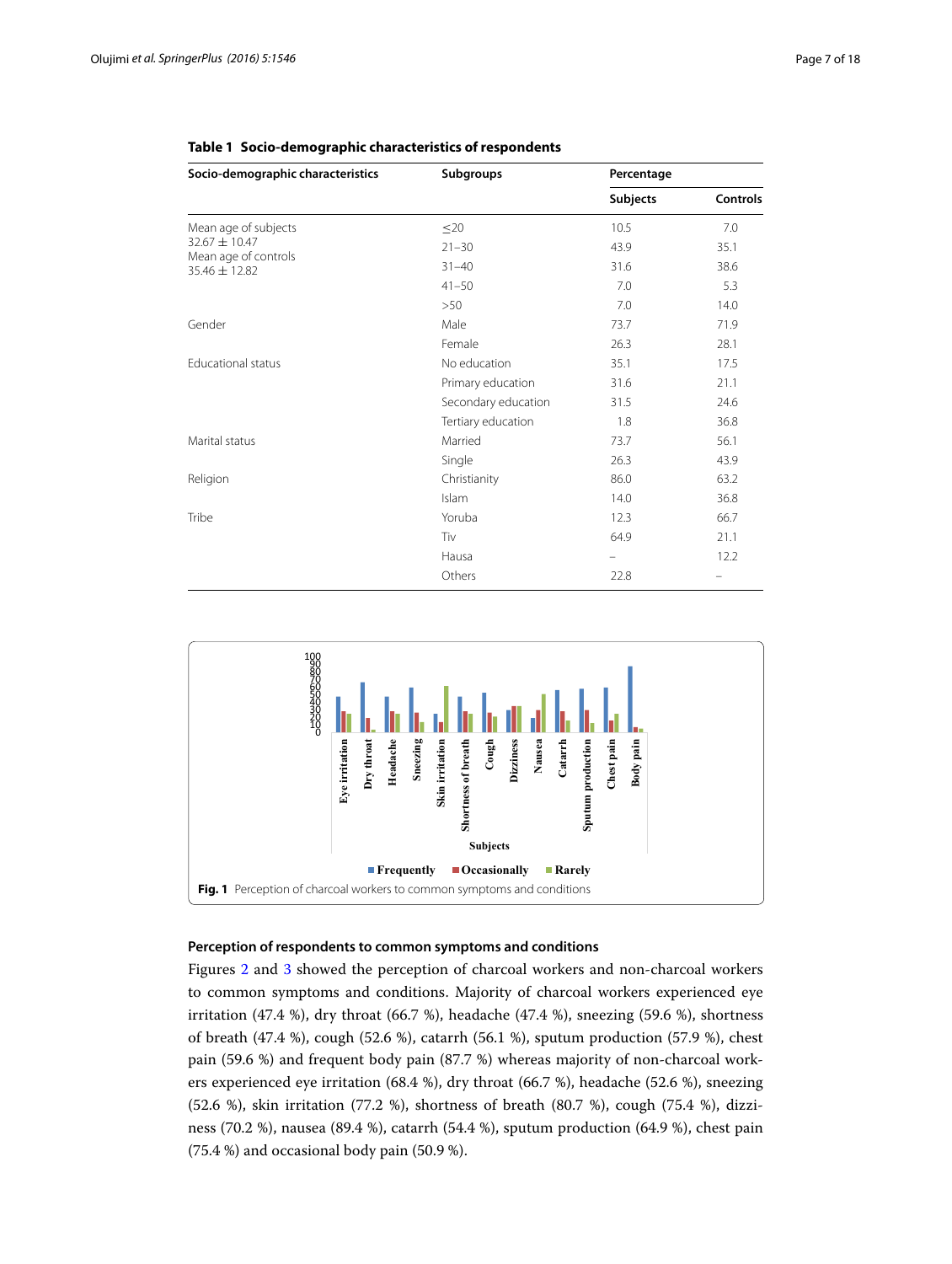

<span id="page-7-0"></span>

## <span id="page-7-1"></span>**Emissions from pyrolysis, removal processes and air quality index**

The mean concentration of the gases and  $PM<sub>2.5</sub>$  monitored at the study areas are pre-sented in Tables [2](#page-7-2) and [3.](#page-8-0) At Alabata settlements during the pyrolysis process,  $NO<sub>2</sub>$ varied from 0.19  $\pm$  0.22 ppm (Ikugba) to 0.48  $\pm$  0.71 ppm (Ayogun); SO<sub>2</sub> varied from  $1.74 \pm 2.19$  ppm (Raka) to  $2.93 \pm 3.21$  ppm (Ayogun); CO ranged from  $2.93 \pm 3.21$  ppm (Ayogun) to 585  $\pm$  163 ppm (Ikugba); CO<sub>2</sub> varied from 317  $\pm$  147 ppm (Raka) to

<span id="page-7-2"></span>**Table 2 Range and mean ± SD of pyrolysis and charcoal harvesting at settlements in Alabata, Ogun State**

|                                               | Alabata (pyrolysis) |                 |                     |               | Alabata (harvesting) |                   |               |  |  |
|-----------------------------------------------|---------------------|-----------------|---------------------|---------------|----------------------|-------------------|---------------|--|--|
|                                               | Oluwotiti           | Raka            | Ikuqba              | Ayogun        | Adaako               | Raka              | Fojubaye      |  |  |
| $NO2$ (ppm)<br>mean $\pm$ SD                  | $0.25 \pm 0.47$     | $0.20 \pm 0.27$ | $0.19 + 0.22$       | $0.48 + 0.71$ | $0.018 + 0.025$      | $+0.058$<br>0.031 | $0.08 + 1.35$ |  |  |
| $SO2$ (ppm)<br>$mean + SD$                    | $1.89 \pm 2.77$     | $1.74 + 2.19$   | $7.85 + 1.83$       | $7.93 + 3.21$ | $0.0075 + 0.011$     | $0.012 + 0.016$   | $0.02 + 0.05$ |  |  |
| CO (ppm)<br>mean $\pm$ SD                     | $280 \pm 149$       | $96.8 \pm 57.1$ | $585 + 163$         | $7.93 + 3.21$ | $1.50 + 2.05$        | $14.65 + 5.31$    | $13.4 + 6.46$ |  |  |
| $CO2$ (ppm)<br>$mean + SD$                    | 1986 ± 1648         | $964 + 819$     | $3877 + 2608$       | 3021 ± 1958   | $221 \pm 27$         | $317 + 147$       | $714 \pm 673$ |  |  |
| $PM_{25}$ (µg/m <sup>3</sup> )<br>$mean + SD$ | 17,000 ± 270,000    | $6550 \pm 7520$ | $34.000 \pm 17.000$ | 18,000 ± 9000 | $430 + 110$          | $779 + 730$       | $103 + 191$   |  |  |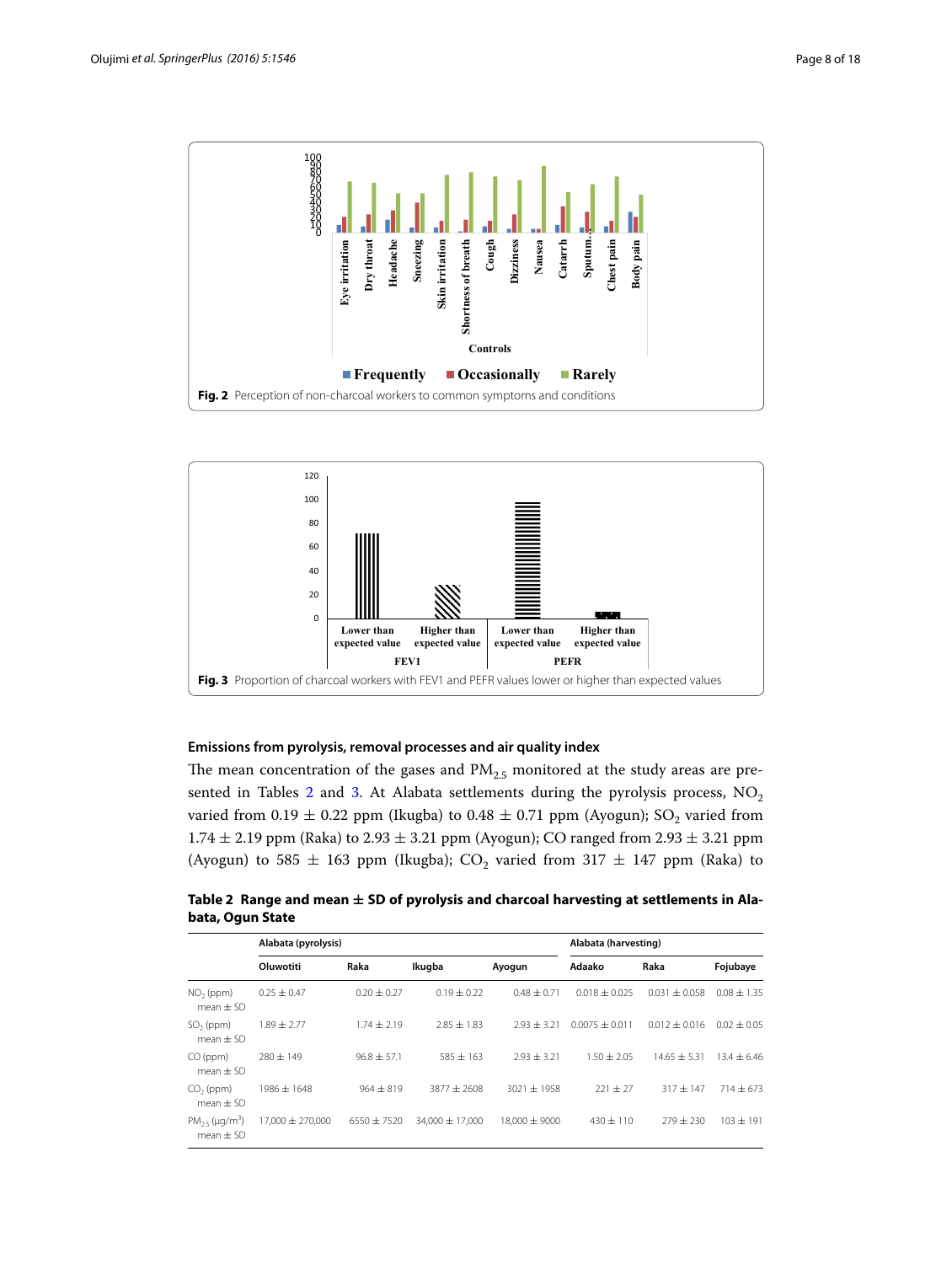|                                                  | Table 3 Concentration of gases and particulate |                        | matter from pyrolysis for settlements in Igboora, Oyo State |                 |                       |                 |                 |                    |
|--------------------------------------------------|------------------------------------------------|------------------------|-------------------------------------------------------------|-----------------|-----------------------|-----------------|-----------------|--------------------|
|                                                  | Igbo-Ora (pyrolysis)                           |                        |                                                             |                 | labo-Ora (harvesting) |                 |                 |                    |
|                                                  | gboyange                                       | Apata                  | Irepodun                                                    | Iyana babanla   | lgboyange             | Apata           | Irepodun        | Iyana baba-<br>nla |
| $mean \pm SD$<br>VO <sub>2</sub> (ppm)           | $1.30 \pm 1.53$                                | $0.69 \pm 0.74$        | $1.67 \pm 1.34$                                             | $1.85 \pm 1.53$ | $0.097 \pm 0.04$      | $0.39 \pm 0.40$ | $0.35 \pm 0.46$ | $0.15 \pm 0.14$    |
| $mean \pm SD$<br>$SO2$ (ppm)                     | $3.82 \pm 2.48$                                | $0.87 \pm 0.83$        | $2.93 \pm 3.06$                                             | $0.80 \pm 0.51$ | 0.00                  | $0.08 \pm 0.21$ | $0.04 \pm 0.06$ | $0.05 \pm 0.12$    |
| $mean \pm SD$<br>CO (ppm)                        | 691±111                                        | $\frac{6}{1}$<br>408 ± | 959 ± 240                                                   | 492 ± 202       | $1.83 \pm 1.20$       | 64.3 ± 67.5     | $32.7 \pm 45.8$ | 80 ± 102           |
| $mean \pm SD$<br>$CO2$ (ppm)                     | 3281 ± 1952                                    | 132<br>$2045 \pm$      | 2952 ± 1813                                                 | 2863 ± 1547     | 236.89 ± 15.57        | 517 ± 169       | 584 ± 183       | $1222 \pm 1355$    |
| $PM_{2.5}$ (µg/m <sup>3</sup> )<br>$mean \pm SD$ | 44,000 ± 17,000                                | 50,600 ± 22,800        | 328,000 ± 87,000                                            | 70,400 ± 15,400 | 540 ± 210             | 450 ± 210       | 480 ± 220       | 540 ± 250          |

<span id="page-8-0"></span>

|    | 5ia                                               |
|----|---------------------------------------------------|
|    |                                                   |
| i  |                                                   |
|    |                                                   |
|    |                                                   |
| ֚֓ |                                                   |
|    | )<br>5<br>5<br>5<br>lements in Ighoora. (         |
|    |                                                   |
|    |                                                   |
|    |                                                   |
|    | ֧֚֚֚֬                                             |
|    |                                                   |
|    | i                                                 |
|    |                                                   |
|    |                                                   |
|    |                                                   |
|    |                                                   |
|    |                                                   |
|    |                                                   |
|    |                                                   |
|    |                                                   |
|    | $-1$                                              |
|    |                                                   |
|    |                                                   |
|    |                                                   |
|    |                                                   |
|    |                                                   |
|    |                                                   |
|    |                                                   |
|    |                                                   |
|    |                                                   |
|    | rom nurolvcic tr                                  |
|    |                                                   |
|    |                                                   |
|    |                                                   |
|    |                                                   |
|    |                                                   |
|    |                                                   |
|    | $\frac{1}{2}$                                     |
|    |                                                   |
|    |                                                   |
|    | ;                                                 |
|    |                                                   |
|    |                                                   |
|    |                                                   |
|    |                                                   |
|    | $-11 - 11$                                        |
|    |                                                   |
|    |                                                   |
|    |                                                   |
|    |                                                   |
|    |                                                   |
|    |                                                   |
|    |                                                   |
|    |                                                   |
|    |                                                   |
|    |                                                   |
|    |                                                   |
|    |                                                   |
|    |                                                   |
|    |                                                   |
|    | ֠                                                 |
|    | artification has appear to moth                   |
|    |                                                   |
|    |                                                   |
|    |                                                   |
|    |                                                   |
|    |                                                   |
|    | :<br>:<br>:<br>:<br>:<br>:<br>:<br><br>:<br><br>: |
|    |                                                   |
|    | ----                                              |
|    |                                                   |
|    |                                                   |
|    |                                                   |
|    | Ś                                                 |
|    |                                                   |
|    |                                                   |
|    |                                                   |
|    | ale 3                                             |
|    |                                                   |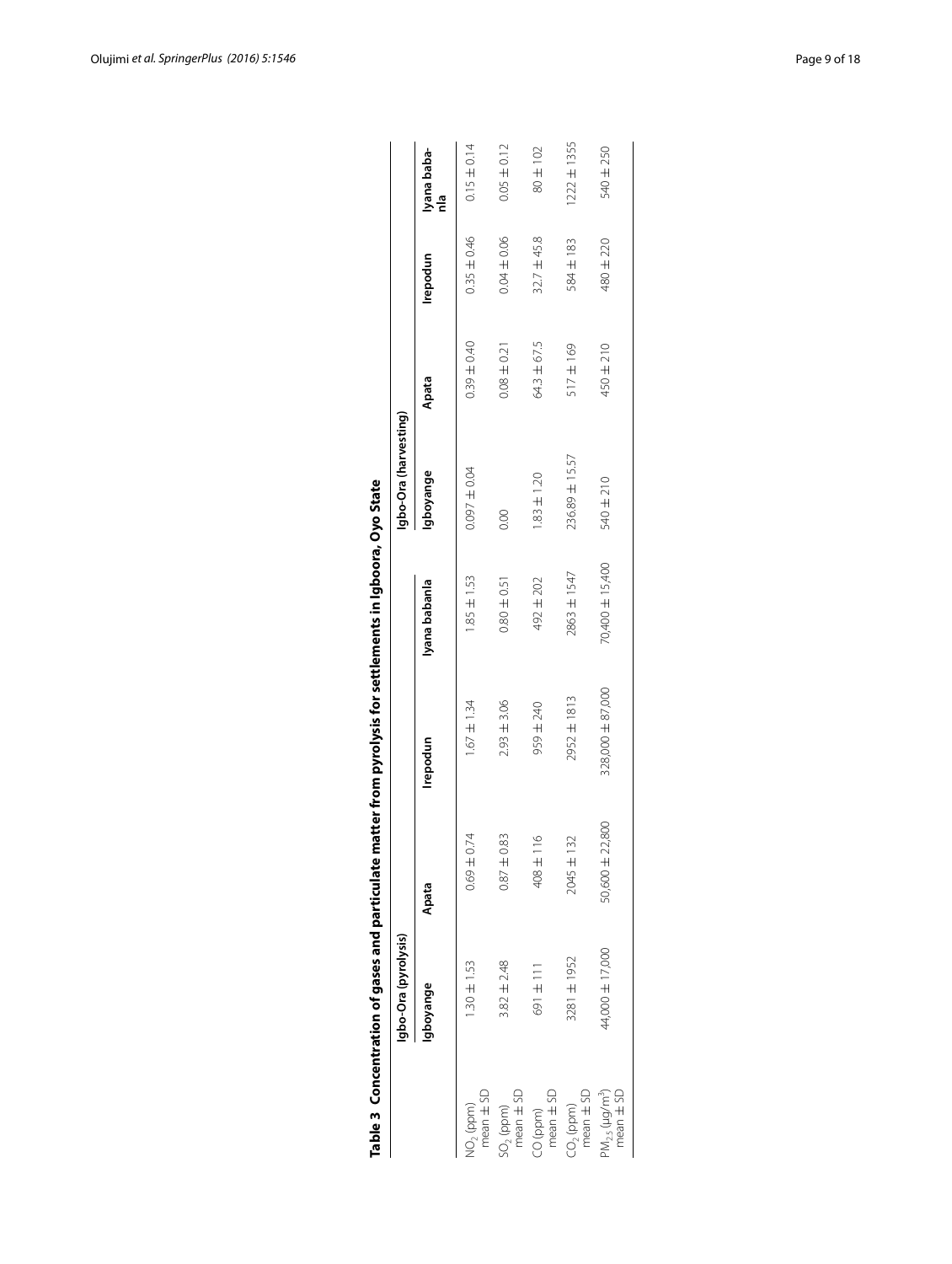$3877 \pm 2608$  ppm (Ikugba) while PM<sub>2.5</sub> varied from  $103 \pm 191$   $\mu$ gm<sup>-3</sup> (Fojubaye) to 34,000  $\pm$  17,000  $\mu$ gm<sup>−3</sup> (Ikugba). At Igbo-Ora settlements, NO<sub>2</sub> varied from  $0.69 \pm 0.74$  (Apata) to 1.85  $\pm$  1.53 ppm (Iyana babanla); SO<sub>2</sub> varied from 0.8  $\pm$  0.51 ppm (Iyana babanla) to 3.82  $\pm$  2.48 ppm (Igboyange); CO ranged from 408  $\pm$  116 ppm (Apata) to 959  $\pm$  240 ppm (Irepodun); CO<sub>2</sub> varied from 2045  $\pm$  132 ppm (Apata) to  $3281 \pm 1952$  ppm (Igboyange) and PM<sub>2.5</sub> varied from  $44,000 \pm 17,000$   $\mu$ gm<sup>-3</sup> (Igboyange) to 328,000  $\pm$  87,000  $\mu$ gm<sup>−3</sup> (Irepodun). Similar trend was obtained for the gases and  $PM_{2.5}$  monitored during the removal process at all the sites. Additionally, it is worthy to note that the concentration of all the gases and  $PM_{2.5}$  monitored were significantly ( $p < 0.05$ ) higher at Igbo-Ora compared to Alabata. This thus, shows that there are more charcoal production activities in Igbo-Ora area than in Alabata area. The air quality indexes of the settlements are presented in Table [4](#page-9-0). All the settlements investigated recorded poor air quality indexes except the Adaako area that recorded good air quality index for CO and  $SO_2$  and Fojubaye with good air quality index for  $SO_2$ .

# **Biomarker assessment of respondents and relationships with emissions during charcoal production**

The mean and standard deviation (SD) of  $FEV<sub>1</sub>$ , PEFR, COHb and BMI among charcoal workers and non-charcoal workers are presented in Table [5](#page-10-0). The  $FEV<sub>1</sub>$  for charcoal and non-charcoal workers were 2.35  $\pm$  0.73 and 2.69  $\pm$  0.56 respectively while the PEFR for charcoal workers and non-charcoal workers were  $253.72 \pm 103.45$  and  $330.02 \pm 94.61$ respectively (p < 0.01). The COHb for charcoal workers and non-charcoal workers were  $13.28 \pm 3.91$  and  $8.50 \pm 3.68$  respectively (p < 0.01) while the BMI for charcoal and noncharcoal workers were 21.97  $\pm$  2.19 and 23.36  $\pm$  3.74 respectively (p < 0.05). The comparison between actual and expected mean values for  $FEV<sub>1</sub>$  and  $PEFR$  among charcoal workers is presented in Table [6.](#page-10-1) There was a statistically significant ( $p < 0.01$ ) difference between actual and expected values of  $FEV<sub>1</sub>$  and  $PEFR$  among charcoal workers. Figure [3](#page-7-1) shows the proportion of charcoal workers with  $FEV<sub>1</sub>$  and PEFR values lower or higher than expected values. The results showed that majority of charcoal workers recorded FEV<sub>1</sub> (71.9 %) and PEFR (98.2 %) values lower than the expected values.

<span id="page-9-0"></span>

|  |  |  | Table 4 Air quality index of study sites |
|--|--|--|------------------------------------------|
|--|--|--|------------------------------------------|

| Location               | AQI(SO <sub>2</sub> )  |                   | AQI (CO)                                | PM <sub>25</sub>                        |  |
|------------------------|------------------------|-------------------|-----------------------------------------|-----------------------------------------|--|
| Oluwotiti, Alabata     | Extremely hazardous    | Not applicable    | Extremely hazardous                     | Extremely hazardous                     |  |
| Adaako, Alabata        | $7.8$ (good)           | Not applicable    | $12.4$ (good)                           | 356.4 (hazardous)                       |  |
| Raka, Alabata          | Extremely hazardous    | Not applicable    | Extremely hazardous                     | Extremely hazardous                     |  |
| Ikugba, Alabata        | Extremely hazardous    | Not applicable    | Extremely hazardous                     | Extremely hazardous                     |  |
| Ayogun, Alabata        | Extremely hazardous    | Not applicable    |                                         | Extremely hazardous Extremely hazardous |  |
| Fojubaye, Alabata      | $25$ (good)            | Not applicable    | 166.2 (unhealthy)                       | 172.8 (unhealthy)                       |  |
| Igboyange, Igboora     | Extremely hazardous    | Not applicable    |                                         | Extremely hazardous Extremely hazardous |  |
| Apata, Igboora         | 343.3 hazardous        | Not applicable    |                                         | Extremely hazardous Extremely hazardous |  |
| Irepodun, Igboora      | Extremely hazardous    | 331.5 (hazardous) |                                         | Extremely hazardous Extremely hazardous |  |
| Iyana Babanla, Igboora | 298.7 (very unhealthy) | 334.0 (hazardous) | Extremely hazardous Extremely hazardous |                                         |  |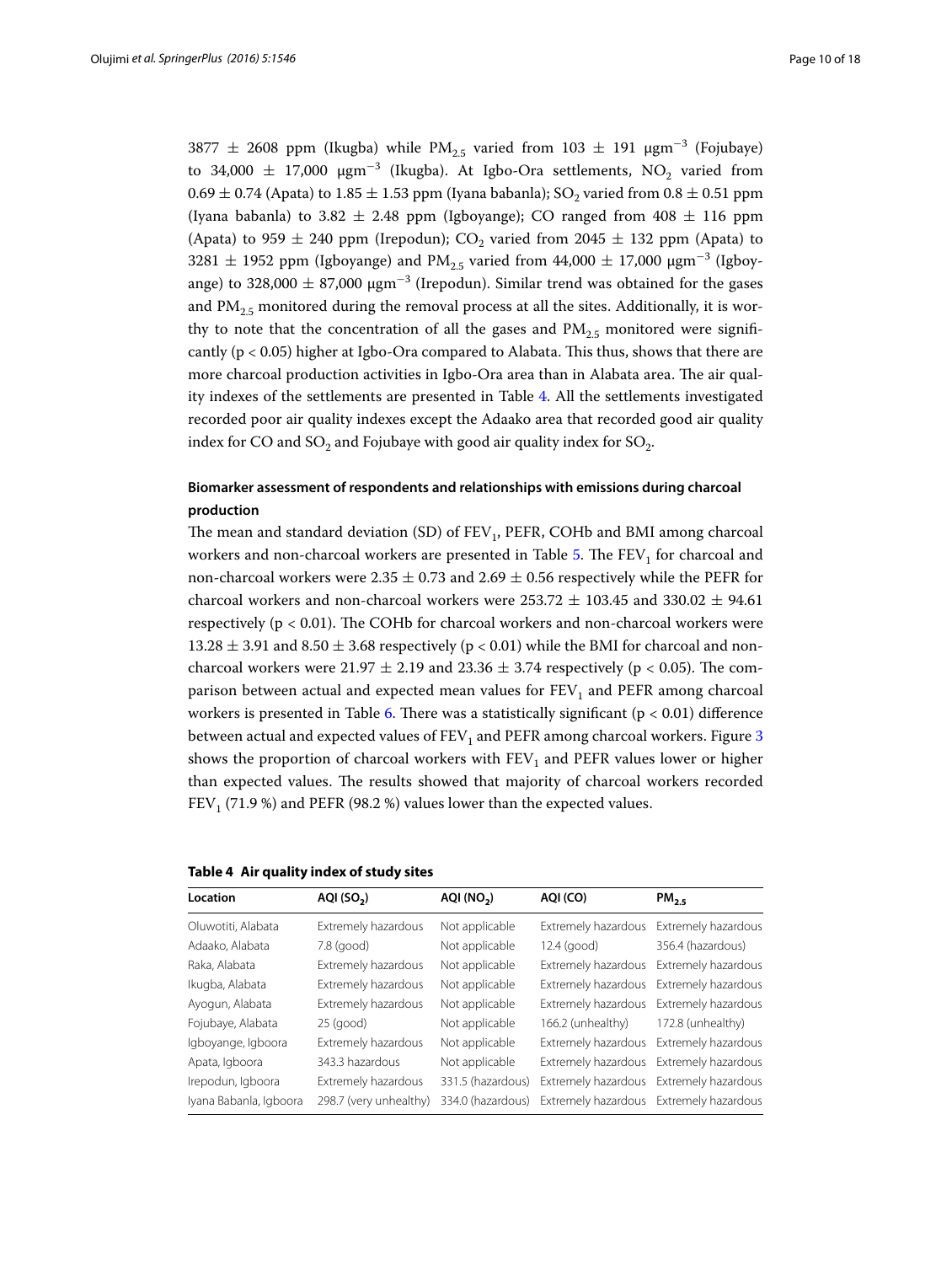| Subject             | Control            | p-value |  |
|---------------------|--------------------|---------|--|
|                     |                    |         |  |
| $0.88 - 4.21$       | 1.49-4.02          |         |  |
| $2.35 \pm 0.73$     | $2.69 \pm 0.56$    | 0.06    |  |
|                     |                    |         |  |
| 104.00-618.00       | 156.00-650         |         |  |
| $253.72 \pm 103.45$ | $330.02 \pm 94.61$ | 0.000   |  |
|                     |                    |         |  |
| $5.00 - 20.00$      | 1.00-18.00         |         |  |
| $13.28 \pm 3.91$    | $8.50 \pm 3.68$    | 0.000   |  |
|                     |                    |         |  |
| 16.22-26.03         | 18.03-35.06        |         |  |
| $21.97 \pm 2.19$    | $23.36 \pm 3.74$   | 0.019   |  |
|                     |                    |         |  |

<span id="page-10-0"></span>

| Table 5 Comparison of biomarkers between respondent types |  |  |  |  |  |  |
|-----------------------------------------------------------|--|--|--|--|--|--|
|-----------------------------------------------------------|--|--|--|--|--|--|

# <span id="page-10-1"></span>Table 6 Comparison of actual and expected values of FEV<sub>1</sub> and PEFR

|          | FEV1 (actual)       | FEV1 (expected)    | p value |
|----------|---------------------|--------------------|---------|
| Subjects | $2.35 \pm 0.73$     | $2.82 \pm 0.40$    | 0.000   |
|          | PEFR (actual)       | PEFR (expected)    |         |
| Subjects | $253.72 \pm 103.45$ | $529.61 \pm 41.52$ | 0.000   |

The relationships between emissions during pyrolysis and biomarkers assessed among charcoal workers are presented in Table [7.](#page-10-2) Nitrogen dioxide correlated positively with COHb ( $r = 0.074$ ) and  $FEV<sub>1</sub>$  ( $r = 0.036$ ) while it correlated negatively with PEFR

| Pearson<br>correlation<br>coefficient<br>Sig (2 tailed) | NO <sub>2</sub>     | so,                | co                 | CO <sub>2</sub>    | PM <sub>2.5</sub> | <b>COHb</b>       | FEV <sub>1</sub>    | <b>PEFR</b>       | <b>Body mass</b><br>index |
|---------------------------------------------------------|---------------------|--------------------|--------------------|--------------------|-------------------|-------------------|---------------------|-------------------|---------------------------|
| NO <sub>2</sub>                                         | 1                   |                    |                    |                    |                   |                   |                     |                   |                           |
| SO <sub>2</sub>                                         | $0.181***$<br>0.000 | 1                  |                    |                    |                   |                   |                     |                   |                           |
| CO                                                      | $0.477**$<br>0.000  | $0.390**$<br>0.000 | 1                  |                    |                   |                   |                     |                   |                           |
| CO <sub>2</sub>                                         | $0.261**$<br>0.000  | $0.422**$<br>0.000 | $0.525**$<br>0.000 |                    |                   |                   |                     |                   |                           |
| PM                                                      | $0.441**$<br>0.000  | $0.212**$<br>0.000 | $0.717**$<br>0.000 | $0.261**$<br>0.000 | 1                 |                   |                     |                   |                           |
| COHb                                                    | 0.074<br>0.586      | $-0.169$<br>0.209  | 0.104<br>0.441     | 0.038<br>0.781     | $0.320*$<br>0.015 | 1                 |                     |                   |                           |
| FEV.                                                    | 0.036<br>0.789      | $-0.144$<br>0.286  | $-0.173$<br>0.199  | $-0.005$<br>0.973  | $-0.027$<br>0.843 | $-0.075$<br>0.577 | $\overline{1}$      |                   |                           |
| PEFR                                                    | $-0.017$<br>0.902   | $-0.140$<br>0.300  | $-0.077$<br>0.571  | 0.024<br>0.859     | $-0.082$<br>0.545 | $-0.122$<br>0.367 | $0.875***$<br>0.000 | 1                 |                           |
| <b>BMI</b>                                              | $-0.071$<br>0.599   | 0.061<br>0.655     | $-0.116$<br>0.392  | $-0.010$<br>0.943  | $-0.144$<br>0.284 | $-0.038$<br>0.777 | $0.328*$<br>0.013   | $0.279*$<br>0.036 |                           |

<span id="page-10-2"></span>**Table 7 Correlation between the quantitative variables**

\* Correlation is significant at the 0.05 level (2-tailed); \*\* correlation is significant at the 0.01 level (2-tailed)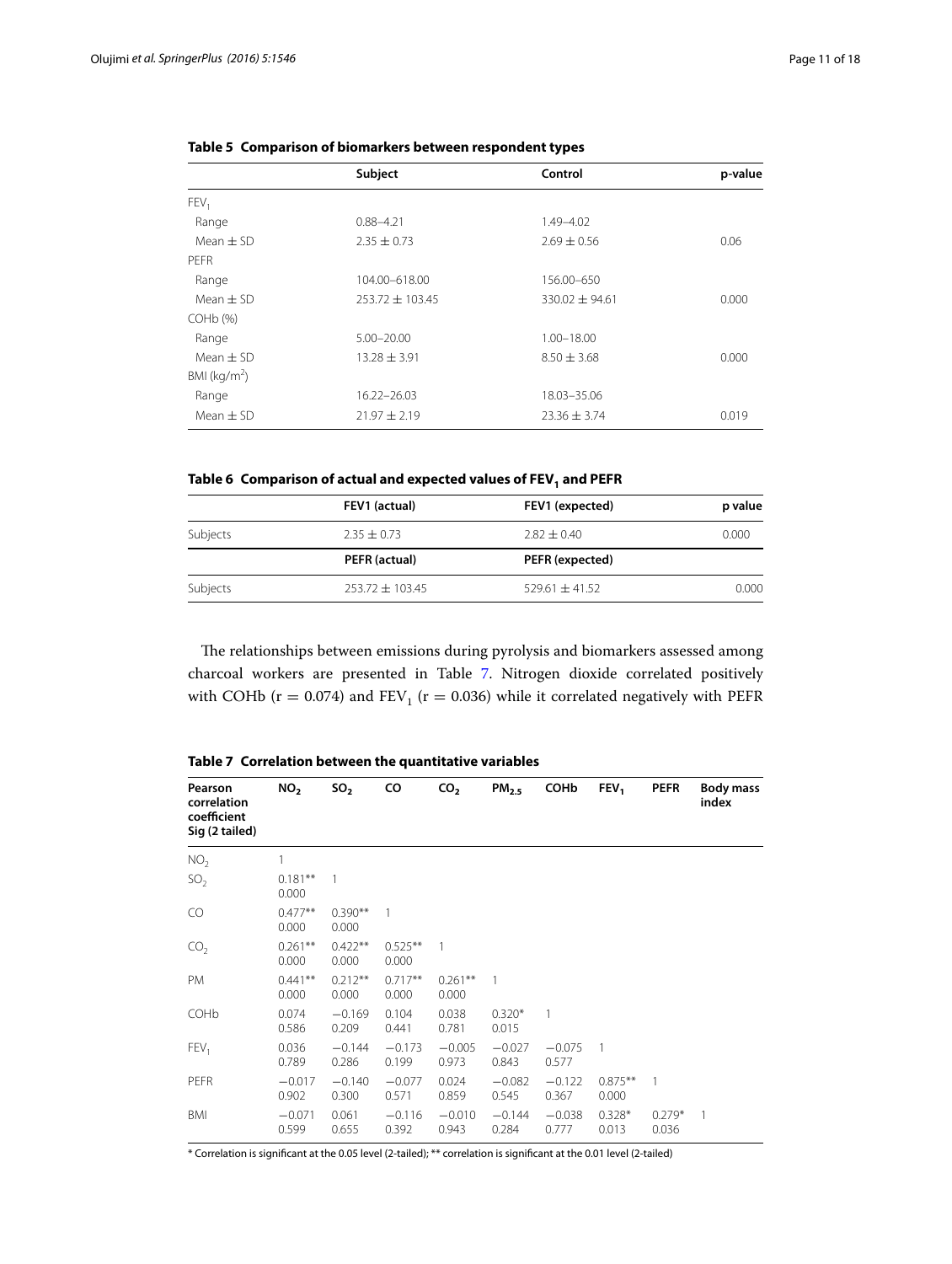$(r = -0.017)$  and BMI ( $r = -0.071$ ). Sulphur dioxide correlated negatively with COHb  $(r = -0.169)$ , FEV<sub>1</sub> ( $r = -0.144$ ) and PEFR ( $r = -0.14$ ) while it correlated positively with BMI ( $r = 0.061$ ). The value of CO showed negative correlation with  $FEV<sub>1</sub>$  ( $r = -0.173$ ), PEFR ( $r = -0.077$ ) and BMI ( $r = -0.116$ ) while it correlated positively with COHb  $(r = 0.104)$ . The strength of the linear relationship between the levels of CO and COHb  $(R^2 = 1.08 \%)$  is depicted in Fig. [4](#page-11-0). The CO<sub>2</sub> correlated positively with COHb (r = 0.038) and PEFR ( $r = 0.024$ ) while it correlated negatively with FEV<sub>1</sub> ( $r = -0.005$ ) and BMI  $(r = -0.010)$ . There existed a significant positive correlation between PM<sub>2.5</sub> and COHb (r = 0.320, p < 0.05), while  $PM_{2.5}$  correlated negatively with FEV<sub>1</sub> (r = -0.027), PEFR  $(r = -0.082)$  and BMI (r = -0.144). Furthermore, BMI correlated positively with FEV<sub>1</sub>  $(r = 0.328, p < 0.05)$  and PEFR  $(r = 0.279, p < 0.05)$  while it correlated negatively with COHb (r = -0.038). The strength of the linear relationship  $PM_{2.5}$  recorded with  $FEV_1$  $(R^{2} = 0.06 \%)$  and PEFR  $(R^{2} = 0.67 \%)$  are shown in Fig. [4.](#page-11-0)

# **Discussion**

Majority of charcoal workers experienced most of the reported symptoms and conditions such as eye irritation, dry throat, headache, sneezing, shortness of breath, cough, catarrh, sputum production, chest pain and frequent body pain whereas non-charcoal workers rarely experienced these symptoms and conditions. This may be due to emissions arising from charcoal production and adverse working conditions these charcoal workers are exposed to during and after the phases of charcoal production. This assertion is supported by Souza et al. [\(2005](#page-15-1)) who stated that work environment has influence on human health. In a study (Ediagbonya and Tobin ([2013](#page-15-11)) that assessed air pollution and respiratory morbidity among 400 respondents in Sapele, Nigeria, shows

<span id="page-11-0"></span>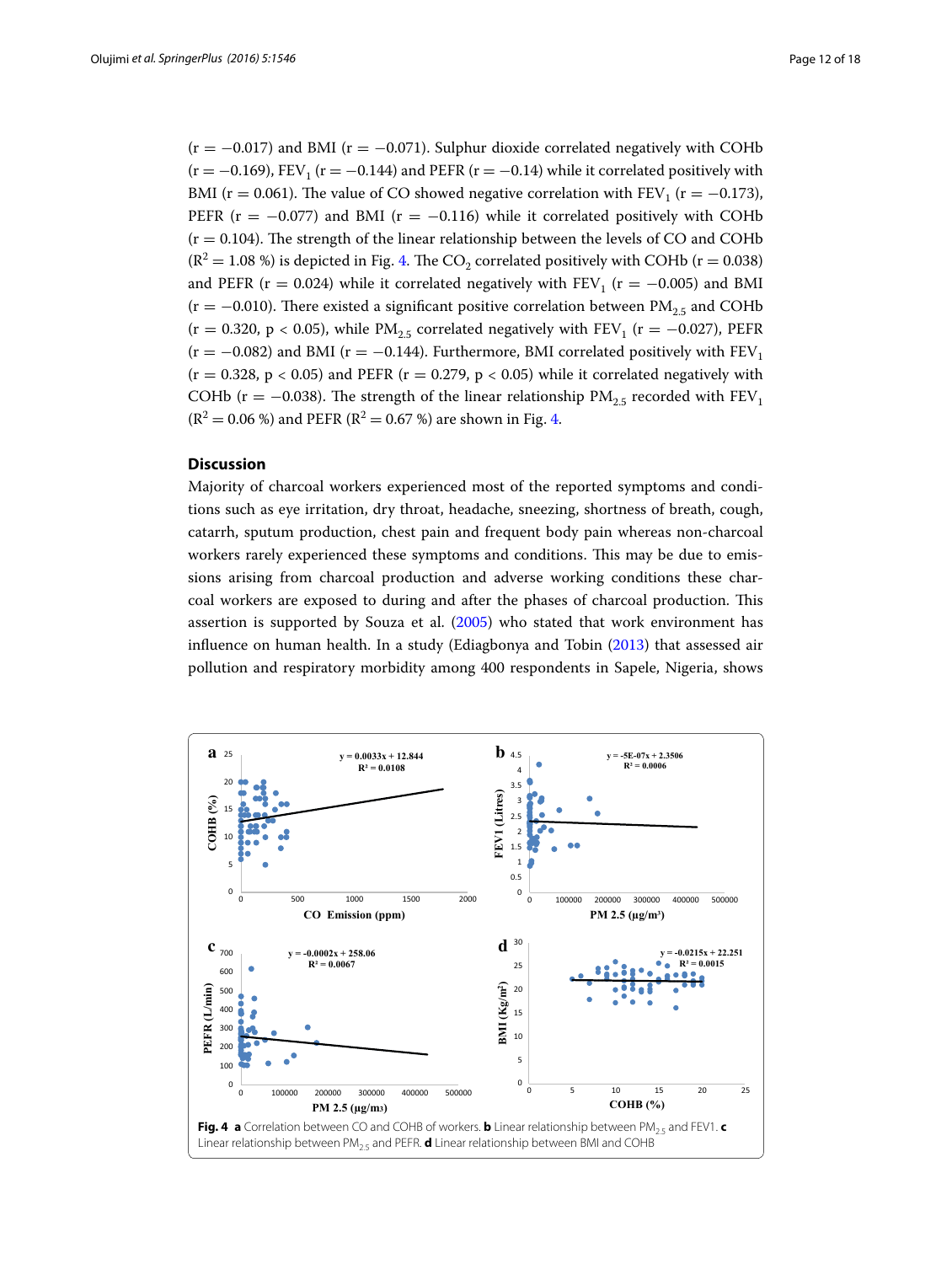the prevalence of respiratory symptoms such as cough (10.5 %), phlegm (21.3 %), wheezing (13.5 %), difficulty in breathing (14.8 %), chest pain (13.8 %) and sore throat (10.3 %).

Cough alongside other symptoms such as sneezing, nasal secretion and sputum production have also been reported as common symptoms in previous studies by Tzanakis et al. ([2001](#page-15-1)), Ibhazehiebo et al. [\(2007](#page-15-1)), Swiston et al. [\(2008](#page-15-1)), Souza et al. ([2005\)](#page-15-1), Keraka et al. [\(2013](#page-15-1)) and Adewole et al. ([2013](#page-15-16)). As documented by Dost [\(1991\)](#page-15-10), increase in cough and sputum expectoration could be explained by stating that aldehydes and acids reduce the ciliary activity of the respiratory tract, thereby interfering with the ability of the airway epithelium to clear mucus and remove particles and micro-organisms. In this study, eye irritation was one of the frequently experienced symptoms among charcoal workers and this may be due to causation of metabolite-induced opacification of the eye lenses by wood smoke which could result in cataract formation and eventually blindness (Rao [1995](#page-15-1)).

Although, no study to the best of our knowledge had reported gaseous emission from wood pyrolysis during charcoal production activities in Nigeria, previous studies have reported various anthropogenic emissions with varying concentrations of CO, CO<sub>2</sub>,  $NO<sub>2</sub>$ ,  $SO<sub>2</sub>$  and particulate matter. For example, Akande et al. ([2013\)](#page-15-17) reported 20.09 ppm; 0.004 and 0.002 ppm for  $CO<sub>2</sub>$ ,  $CO$  and  $SO<sub>2</sub>$  respectively at marine clay processing plant. Also, Adoki ([2012\)](#page-15-18) reported concentration range of 92–430  $\mu$ gm<sup>-3</sup> (0.035–0.16 ppm) for SO<sub>2</sub>, and 81.0–150  $\mu$ gm<sup>−3</sup> (0.043–0.080 ppm) for NO<sub>2</sub> in Niger/Delta. Recently, the National Environmental Standards and Regulatory Enforcement Agency in a study conducted in Abuja reported 0.375 ppm; 0.165 ppm; 0.260 and 0.345 ppm for  $SO_2$ ,  $NO_2$ , NO and NO<sub>x</sub>. The mean concentration of SO<sub>2</sub> for the two study locations (Tables [2](#page-7-2) and [3\)](#page-8-0) clearly indicated that pyrolysis is a factor in air pollution compared to the removal of charcoal process. The general mean concentration of  $SO<sub>2</sub>$  is above the 0.5 ppm USEPA 3-h permissible limit. However, the reported ranges for charcoal removal process is within the 500  $\mu$ gm $^{-3}$  (0.19 ppm) WHO 10 min exposure average (WHO [2006\)](#page-15-1). Similarly,  $NO<sub>2</sub>$  concentration reported for all the pyrolysis sites were above the WHO 1-h average time standard of 0.11 ppm.

As presented in Tables [2](#page-7-2) and [3](#page-8-0), the CO concentration during pyrolysis and harvesting ranged from 2.93  $\pm$  3.21 ppm (Ayogun, Alabata) to 959  $\pm$  240 ppm (Irepodun, Igbo-Ora) and  $1.5 \pm 2.05$  ppm (Adaako, Alabata) to  $80 \pm 102$  ppm (Iyana Babanla. Igbo-Ora). These results indicate that the average CO concentration is above the Nigeria Ambient Air Quality Standard (NAAQS) which stipulates an average concentration of 10–20 ppm for an 8-hourly average time (FEPA [1999](#page-15-19)). However, except for Apata, Irepodun and Iyana Babanla areas, charcoal removal releases low levels of CO into the atmosphere. The concentration of  $CO_2$  varied from 964  $\pm$  819 ppm (Raka, Alabata) to 3877  $\pm$  2668 ppm (Ikugba, Alabata) and from  $221 \pm 27$  ppm (Adaako, Alabata) to  $1222 \pm 1355$  ppm (Iyana Babanla, Igbo-Ora) for pyrolysis and removal processes respectively. The concentration for all the settlements was above the 600 ppm maximum natural concentration standard and the recommended WHO threshold limit value of 500 ppm that is safe for adult for an 8-hourly work day.

In addition, PM<sub>2.5</sub> concentration was generally above the WHO guideline of 25  $\mu$ gm<sup>-3</sup> for 24 h mean period. The observed concentration of  $PM_{2.5}$  is a pointer towards health effects for the occupationally exposed workers many of which do not make use of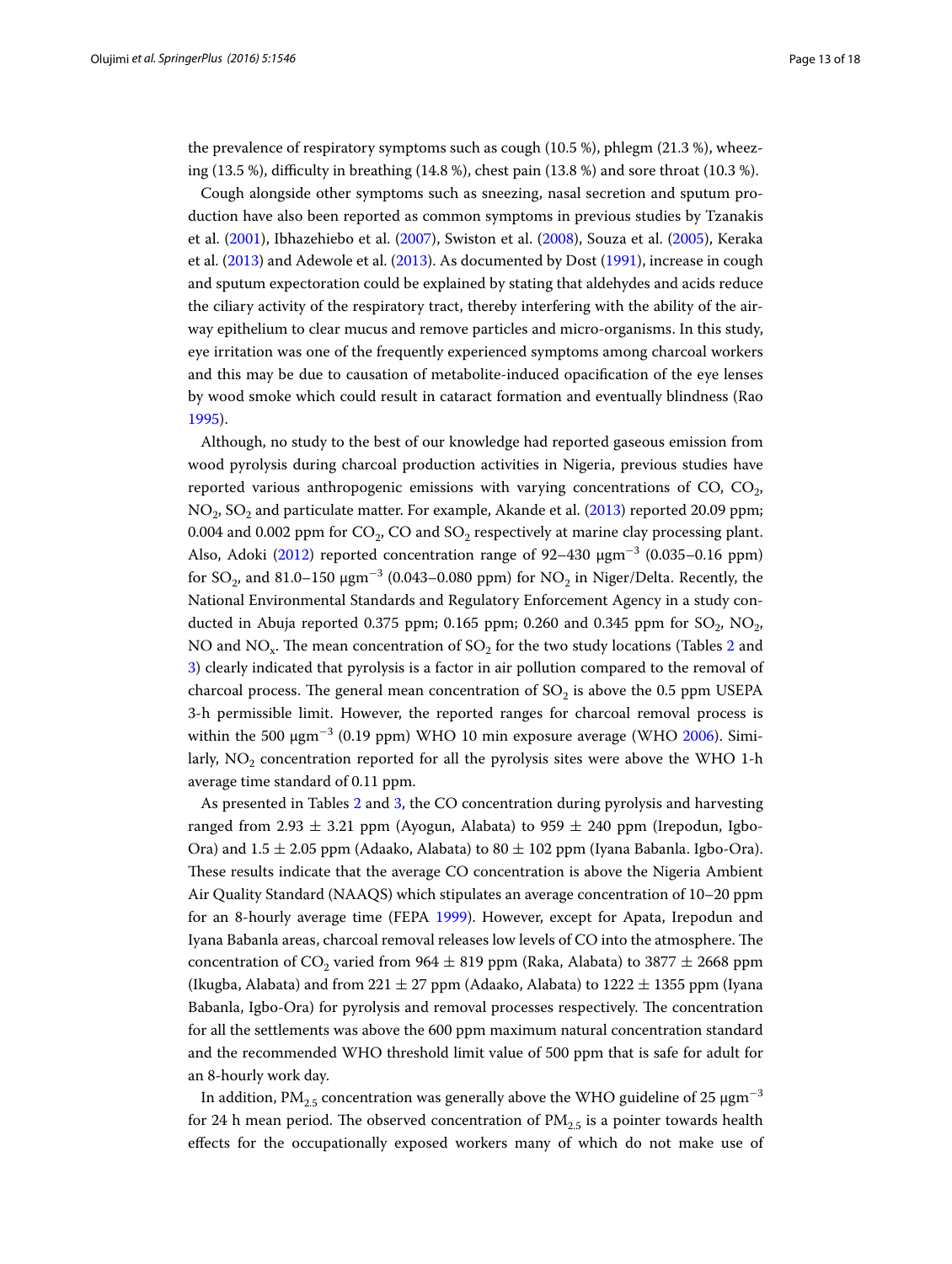personal protective equipment. Also, particulate matter can easily react with polycyclic aromatic hydrocarbons to form photochemical smog in the presence of ultraviolent light. Except for  $SO<sub>2</sub>$  in Adaako and Fojubaye and CO in Adaako, the air quality indexes ranged from unhealthy to extremely hazardous (Table [4\)](#page-9-0).

There was a statistically significant ( $p < 0.01$ ) difference in PEFR between charcoal and non-charcoal workers. This shows that the reduction in PEFR values among charcoal workers is very evident. Exposure to smoke has implications for significant reduction in mean PEFR values for charcoal workers (253.72  $\pm$  103.45) who were exposed to smoke from kilns used for charcoal production as compared to mean PEFR value for non-charcoal workers (330.02  $\pm$  94.61). This result confirms the studies by Ediagbonya and Tobin [\(2013](#page-15-11)) and Ibhazehiebo et al. ([2007\)](#page-15-1) that reported reduced PEFR values among subjects exposed to smoke as compared to controls. Several other studies have also reported reduction in PEFR values and increased respiratory symptoms (Alakija et al. [1990](#page-15-20); Ellegard [1994](#page-15-21); Tzanakis et al. [2001\)](#page-15-1). There was reduction in  $FEV<sub>1</sub>$  of charcoal workers compared to non-charcoal workers which was not significantly. In a study that investigated respiratory symptoms in charcoal production workers in Brazil by Souza et al. [\(2005\)](#page-15-1) reported that mean FEV<sub>1</sub> of 65 charcoal production workers was 3.24  $\pm$  0.82 L (93.2  $\pm$  16.0 % of predicted). The FEV<sub>1</sub> value is higher than that recorded in this study  $(2.35 \pm 0.73)$ . Also, a study conducted in Palestine among workers in charcoal factories, reported that more subjects recorded decreased  $FEV<sub>1</sub>$  values than members of the control group ( $p = 0.015$ ) Abuzant et al. [\(2015](#page-15-13)).

Furthermore, PM<sub>2.5</sub> correlated negatively with FEV<sub>1</sub> (r = -0.027) and PEFR  $(r = -0.082)$ . This result is consistent with the mechanism of action of inhalable particulate matter as lung function decreases with increase in levels of particulate matter especially those with sizes less than 10 microns. The result also showed that there was a statistically significant ( $p < 0.01$ ) difference in the actual and expected values of  $FEV<sub>1</sub>$  and PEFR among charcoal workers where 71.9 and 98.2 % of charcoal workers recorded  $FEV<sub>1</sub>$ and PEFR values lower than the expected values respectively. This is an indication that charcoal production has a measurable effect on the respiratory health of charcoal workers due to exposure of charcoal workers to high levels of  $PM_{2.5}$ , thereby reducing lung function assessed through  $FEV<sub>1</sub>$  and PEFR. In addition, components of wood smoke such as  $SO_2$ ,  $NO_2$  and particulate matter have been reported to have adverse effect on the lung function and increase respiratory symptoms even in low concentrations (Gong [1992](#page-15-1)). The effect of charcoal dusts on lung function can be explained in terms of occupational exposures to particles in which the entrance of dust particles trigger inflammatory reactions, leading to lung fibrosis with attendant reduction in FVC and  $FEV<sub>1</sub>$  values (Longo et al. [2011](#page-15-1)).

The result of COHb presented in Table [5](#page-10-0) showed the range of COHb in charcoal workers is 5–20 % with mean concentration of  $13.28 \pm 3.91$  % while it ranged from 1.00 to 18.00 % with mean concentration of 8.50  $\pm$  3.68 % among controls. Generally, the mean concentration recorded in subjects and controls exceeded the acceptable limit of 2.5 % (WHO [1999](#page-15-1)). The COHb level of 3–8 % has been reported in regular workers and higher concentration in heavy smokers and drivers working in high traffic density areas (Sen et al. [2010](#page-15-1)). The result of the study confirms the reported ranges of COHb for subjects and controls. In acute and chronic CO toxicity, the common symptoms includes fatigue,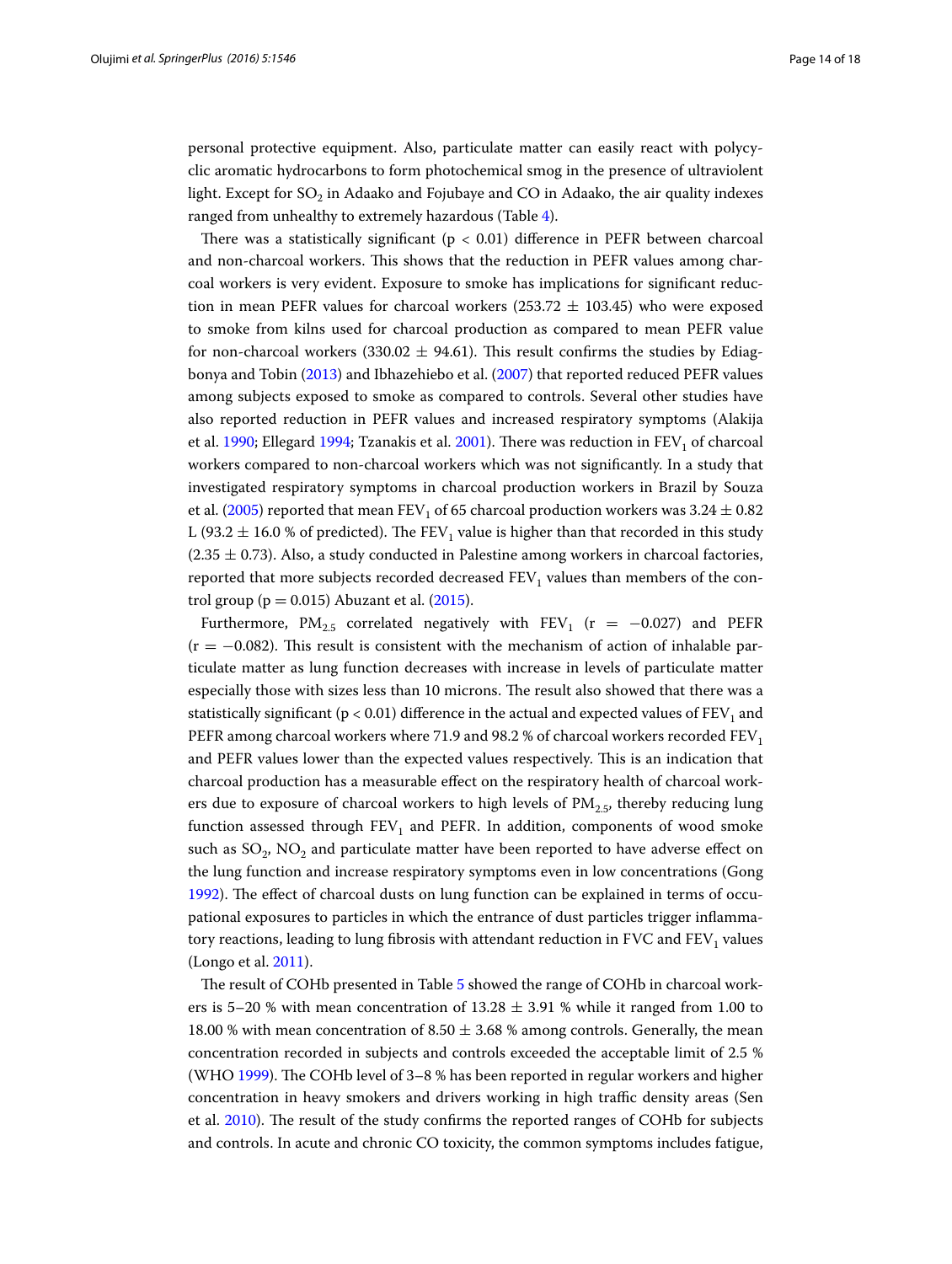signs of upper respiratory tract infections, dyspnea, chest pain, palpitations, lethargy, confusion, depression, hallucinations, agitation, vomiting, diarrhea, abdominal pain, headache, dizziness, blurred vision, syncope, seizure, urinary incontinence, memory and gait disturbance, neurological disorders, cognitive functions impairment and gradually developing psychiatric symptoms (Van Meter [2010;](#page-15-1) Nelson and Hoffman [2010;](#page-15-1) Shochat and Luchessi [2013](#page-15-1)). Death from acute CO poisoning is not uncommon in developed countries most especially in fire related poisoning (Van Meter [2010](#page-15-1)). However, several cases of acute death arising from acute CO poisoning have been reported in Nigeria due to exposure to generators.

Levels of COHb in charcoal workers were significantly ( $p < 0.01$ ) higher than the non-charcoal workers and WHO guideline of 2.5 % (WHO [1999](#page-15-1)). The mean % COHb among charcoal workers was fivefold higher than the WHO guideline. This indicates that charcoal workers are exposed high levels of CO during charcoal production. This further explains the fact that there was a positive correlation between CO and COHb  $(r = 0.104, R^2 = 1.08 \%)$ . This is also consistent as COHb levels rise in charcoal workers with increase in CO emission from kiln set ups. High levels of CO resulting in COHb level between 5 and 9 % has been reported in persons exposed to wood smoke (Ellegard [1994\)](#page-15-21). Hoek et al. [\(2002](#page-15-1)) reported that average BMI was lower for those exposed to traffic-related air pollutants and higher BMI for those with air pollutants exposure. Significant difference was recorded for BMI between those living near a road and those that do not live near a major road. Similarly, McConnell et al. ([2014](#page-15-1)) reported that exposure to secondhand smoke (SHS), maternal smoking during pregnancy and vehicular air pollution have associations with BMI. Though the mean BMI of charcoal workers and noncharcoal workers fall within normal or healthy weight (NOO [2009\)](#page-15-1), charcoal workers recorded a significantly ( $p < 0.05$ ) lower BMI than non-charcoal workers. This indicates that charcoal workers have less body mass when compared to non-charcoal workers. The mean BMI reported by Souza et al. [\(2005](#page-15-1)) (25.7  $\pm$  3.85 kg/m<sup>2</sup>) is also higher than that recorded in this study (21.97  $\pm$  2.19) for charcoal workers.

## **Conclusion and recommendations**

This study assessed biomarkers such as  $FEV<sub>1</sub>$ ,  $PEFR$ , COHb and BMI and their relationships with emissions from charcoal production among charcoal workers and non-charcoal workers in Igbo-Ora in Oyo State and Alabata in Ogun State, Nigeria. Majority of charcoal workers experienced frequently most of the symptoms and conditions while non-charcoal workers rarely experienced symptoms. Lung function test carried out on respondents revealed that there was reduction in PEFR and  $FEV<sub>1</sub>$  values among charcoal workers when compared to non-charcoal workers. Levels of COHb among charcoal workers was also significantly higher than that of non-charcoal workers. The mean BMI among charcoal workers was lower than the record for non-charcoal workers. The study also revealed significant relationships between emissions from charcoal production and biomarkers of charcoal workers. This study suggest that charcoal workers should be enlightened on the adverse health effects of emissions arising from charcoal production and trained on ways to reduce their exposures to these emissions. A routine respiratory and carboxyhaemoglobin assessment of persons involved in charcoal production is also recommended.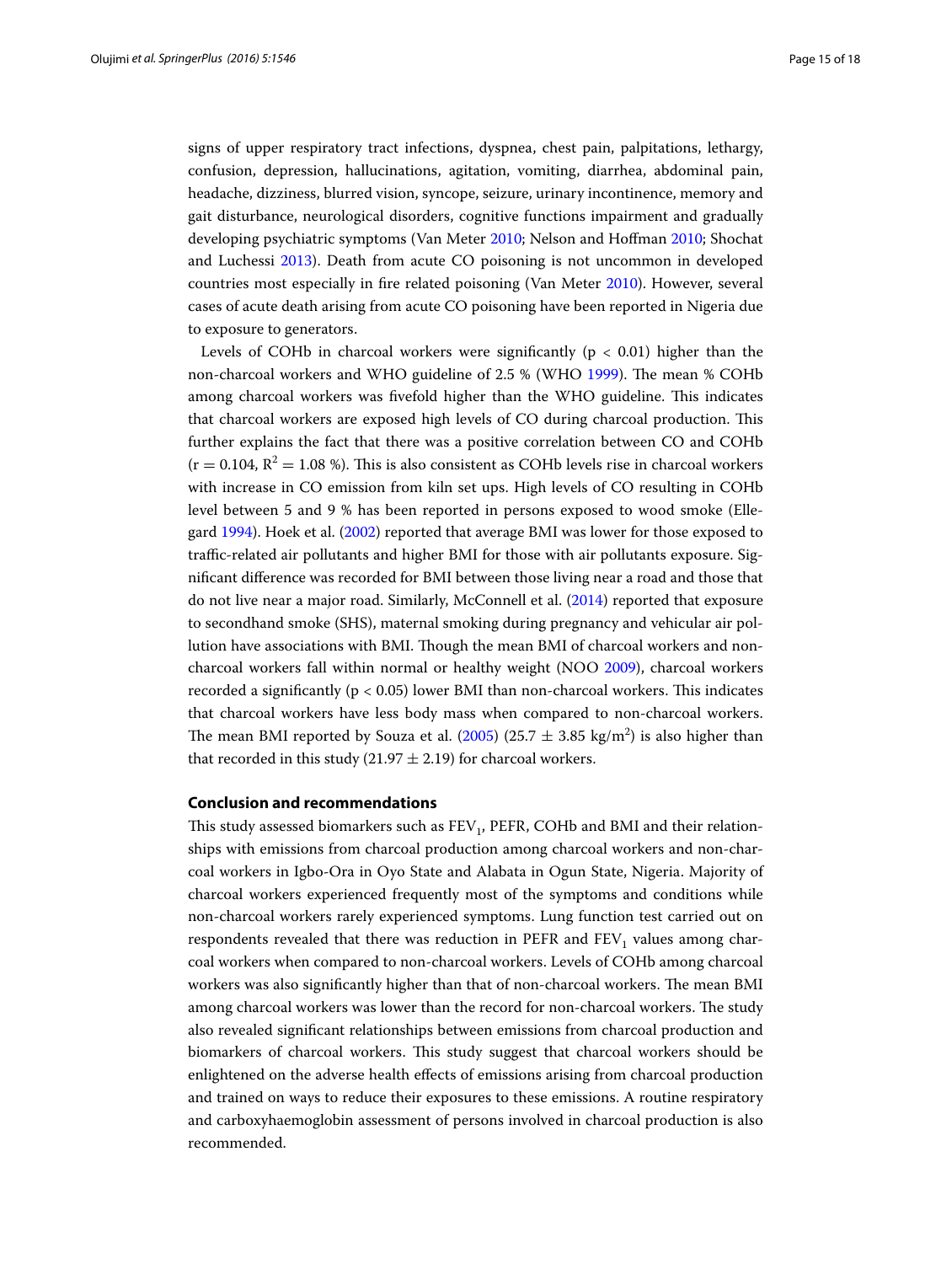#### **Authors' contributions**

OOO and GREEA designed this study, managed data collection, and participated in data processing. OOO, OOO and VTF conducted the analyses and were primarily responsible for writing the paper under the supervision of GREEA. All authors contributed to draft manuscripts and the final version. All authors read and approved the final manuscript.

#### **Author details**

<sup>1</sup> Department of Environmental Management and Toxicology, Federal University of Agriculture, Abeokuta, Ogun State, Nigeria. 2 Department of Environmental Health Sciences, Faculty of Public Health, College of Medicine, University of Ibadan, Ibadan, Nigeria.

#### **Acknowledgements**

We want to thank all respondents who participated in this study. We are grateful to the University of Ibadan who provided official approval for this study.

#### **Competing interests**

The authors declare that they have no competing interests.

#### **Funding**

This research is supported by funding from the Department for International Development (DfID) under the Climate Impact Research Capacity and Leadership Enhancement (CIRCLE) programme.

Received: 26 April 2016 Accepted: 6 September 2016 Published online: 13 September 2016

#### **References**

- <span id="page-15-13"></span>Abuzant O, Rahha B, Hanbali M, Sinnokrot R (2015) The influence of working in charcoal factories on selected respiratory parameters. An-Najah Univ J Res (Nat Sci) 29(1):59–72
- <span id="page-15-16"></span>Adewole OO, Desalu OO, Nwogu KC, Adewole TO, Erhabor GE (2013) Respiratory symptoms and lung function pattern in workers exposed to wood smoke and cooking oil fumes (Mai Suya) in Nigeria. Ann Med Health Sci Res 3(1):38–42

<span id="page-15-18"></span><span id="page-15-17"></span>Adoki A (2012) Air Quality Survey of some locations in the Niger Delta Area. J Appl Sci Environ Manag 16(1):125–134 Akande JM, Ajaka EO, Omosogbe FM, Lawal AI (2013) Environmental effects of processing marine clay in Olotu, Ondo State, Nigeria. Civ Environ Res 3(2):82–86

<span id="page-15-20"></span>Alakija W, Iyaw VI, Jarikre LN, Chiwuzie N (1990) Ventilatory function of workers in a cement factory in Nigeria. West Afr J Med 9:187–192

<span id="page-15-9"></span>Anon (2011) What is in wood smoke and solid fuel emission burning issues. Clean Air Revival Inc. [www.burningissues.](http://www.burningissues.org/smoke.htm) [org/smoke.htm](http://www.burningissues.org/smoke.htm)

- <span id="page-15-6"></span>Barone-Adesi F, Chapman RS, Silverman DT, He X, Hu W, Vermeulen R, Ning B, Fraumeni JF, Rothman N, Lan Q (2012) Risk of lung cancer associated with domestic use of coal in Xuanwei, China: retrospective cohort study. BMJ 345:e5414. doi:[10.1136/bmj.e5414](http://dx.doi.org/10.1136/bmj.e5414)
- <span id="page-15-2"></span>Bruce N, Perez-Padilla R, Albalak R (2000) Indoor air pollution in developing countries: a major environmental and public health challenge. Bull World Health Org 78:1080–1092
- <span id="page-15-14"></span>Colledge NR, Walker BR, Ralston SH (2010) Davidson's principles and practice of medicine, 21st edn. Churchill Livingstone, Edinburgh

<span id="page-15-10"></span>Dost FN (1991) Acute toxicology of components of vegetation smoke. Rev Environ Contam Toxicol 119:1–46

- <span id="page-15-11"></span>Ediagbonya TF, Tobin AE (2013) Air pollution and respiratory morbidity in an urban area of Nigeria. Greener J Environ Manag Pub Saf 2(1):010–015
- <span id="page-15-7"></span>Edokpa DA, Ikelegbe OO (2012) Ambient air quality and human health in oil producing rural communities of Edo State. In: Nigerian Meteorological Society (NMetS) conference proceedings of the 2012. Theme: climate change and variability: saving our tomorrow today, pp 180–185

<span id="page-15-21"></span>Ellegard A (1994) Health effects of charcoal production from earth kilns in Chisamba area, Zambia. Stockholm Environment Institute, Stockholm, pp 1–16

<span id="page-15-4"></span>Ezzati M, Kammen DM (2001a) Indoor air pollution from biomass combustion as a risk factor for acute respiratory infections in Kenya: an exposure-response study. Lancet 358:619–624

<span id="page-15-5"></span>Ezzati M, Kammen DM (2001b) Quantifying the effects of exposure to indoor air pollution from biomass combustion on acute respiratory infections in developing countries. Environ Health Persp 109:481–488

<span id="page-15-0"></span>Ezzati M, Mbinda BM, Kammen DM (2000) Comparison of emissions and residential exposure from traditional and improved biofuel stoves in rural Kenya. Environ Sci Technol 34:578–583

<span id="page-15-19"></span><span id="page-15-3"></span>Federal Environmental Protection Agency (FEPA) (1999) National policy on the environment. The Presidency, Abuja Fullerton DG, Semple S, Kalambo F, Suseno A, Malamba R, Henderson G, Ayres JG, Gordon SB (2009) Biomass fuel use and indoor air pollution in homes in Malawi. Occup Environ Med 66:777–783

<span id="page-15-15"></span>Gardner ZS, Ruppel GL, Kaminsky DA (2011) Grading the severity of obstruction in mixed obstructive-restrictive lung disease. Chest 140(3):598–603

<span id="page-15-12"></span>Gauderman W (2004) The effect of air pollution on lung development from 10 to 18 years of age. N Engl J Med 351:1057–1067

<span id="page-15-8"></span>Ghosh S, Pal AK, Saxena NC (1996) Impact of road way traffic and transport on human health: energy Environ. Monitor 12:101–107

<span id="page-15-1"></span>Gong H (1992) Health effects of air pollution: a review of clinical studies. Clin Chest Med 13:201–214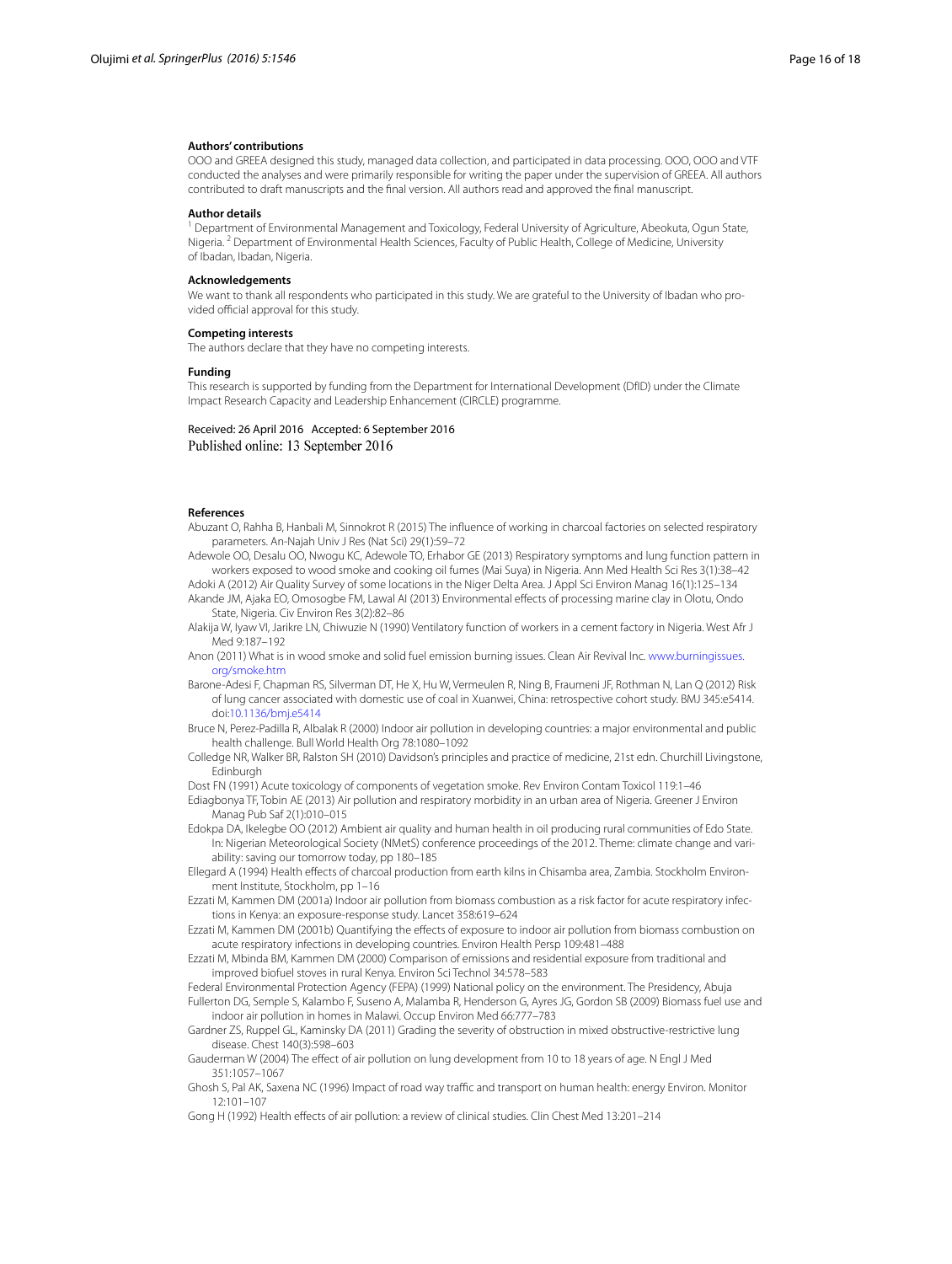- Hoek G, Brunekreef B, Goldbohm S, Fischer P, van den Brandt PA (2002) Association between mortality and indicators of traffic-related air pollution in the Netherlands: a cohort study. Lancet 1–7. [http://image.thelancet.com/](http://image.thelancet.com/extras/01art7366web.pdf) [extras/01art7366web.pdf](http://image.thelancet.com/extras/01art7366web.pdf)
- Holguin F (2012) The metabolic syndrome as a risk factor for lung function decline. Am J Respir Crit Care Med 185(4):352–353
- Ibhazehiebo K, Dimkpa U, Uche OK, Iyawe VI (2007) Peak expiratory flow rate and respiratory symptoms following chronic domestic wood smoke exposure in women in Edo, Nigeria. Afr J Biomed Res 10(2007):33–39
- Ingle ST, Pachpande BG, Wagh ND, Patel VS, Attarde SB (2005) Exposure to vehicular pollution and respiratory impairment of traffic policemen in Jalgaon City, India. Ind Health 43:656–662
- International Agency for Research on Cancer (1997) IARC monographs on the evaluation of the carcinogenic risk of chemicals to human: silica and some silicates. International Agency for Research on Cancer, Lyon
- Keraka M, Ochieng C, Engelbrecht J, Hongoro C (2013) Association between the use of biomass fuels on respiratory health of workers in food catering enterprises in Nairobi Kenya. Pan Afr Med J 15:12
- Kurmi OP, Lam KBH, Ayres JG (2012) Indoor air pollution and the lung in low- and medium-income countries. Eur Respir J 40:239–254
- Longo D, Fauci A, Kasper D, Hauser S, Jameson J, Loscalzo J (2011) Harrison's principles of internal medicine, 18th edn. McGraw-Hill Professional, New York
- McConnell R, Shen E, Gilliland FD, Jerrett M, Wolch J, Chang C, Lurmann F, Berhane K (2014) A longitudinal cohort study of body mass index and childhood exposure to secondhand tobacco smoke and air pollution: the Southern California Children's Health Study. Environ Health Perspect. doi:[10.1289/ehp.1307031](http://dx.doi.org/10.1289/ehp.1307031)
- Miller MR, Hankinson J, Brusasco V, Burgos F, Casaburi R, Coates A, Crapo R, Enright P, van der Grinten CPM, Gustafsson P, Jensen R, Johnson DC, MacIntyre N, McKay R, Navajas D, Pedersen OF, Pellegrino R, Viegi G, Wanger J (2005) Standardisation of spirometry. Eur Respir J 26(2):319–338
- Mishra V, Retherford RD (2007) Does biofuel smoke contribute to anaemia and stunting in early childhood? Int J Epidemiol 36:117–129
- National Obesity Observatory (NOO) (2009) Body mass index as a measure of obesity. Association of Public Health Observatories
- Nelson LS, Hoffman RS (2010) Carbon monoxide. Rosen's emergency medicine: concepts and clinical practice, 7th edn. Marx J, Hockberger R, Walls R (eds). MOSBY Elsevier, Philadelphia, pp 2037–2038
- Ogunsanwo OY, Aiyeloja AA, Uzo C (2007) Production techniques and the influence of wood species on the properties of charcoal in Nigeria, a case study of Oyo State. Agric J 2(1):131–133
- Orozco-Levi M, Garcia-Aymerich J, Villar J, Ramirez-Sarmiento A, Anto JM, Gea J (2006) Wood smoke exposure and risk of chronic obstructive pulmonary disease. Eur Respir J 27(3):542–546
- Po JYT, FitzGerald JM, Carlsten C (2011) Respiratory disease associated with solid biomass fuel exposure in rural women and children: systematic review and meta-analysis. Thorax 66:232–239
- Quadrelli S, Bosio M, Salvado A, Chertcoff J (2007) Accuracy of spirometry in the diagnosis of pulmonary restriction. Med Aires 67(6):685
- Quanjer PH, Lebowitz MD, Gregg I, Miller MR, Pedersen OF (1997) Peak expiratory flow: conclusions and recommendations of a Working Party of the European Respiratory Society. Eur Respir J 10(Suppl. 24):2s–8s
- Raghu G, Collard HR, Egan JJ, Martinez FJ, Behr J, Brown KK et al (2011) An official ATS/ERS/JRS/ALAT statement: idiopathic pulmonary fibrosis: evidence-based guidelines for diagnosis and management. Am J Respir Crit Care Med 183(6):788–824
- Rao CM (1995) Effects of smoke condensate on the physiological integrity and morphology of organ cultured rat lenses. Curr Eye Res 14(4):295–301
- Schwartz J, Dockery DW (1992) Increased Mortality in Philadelphia associated with daily air pollutions concentrations. Am Rev Respir Dis 145:600–604
- Seck G (1991) Peak expiratory flow in 542 Senegalese children and adolescents. Dakar Med 36(2):112–119
- Sen S, Peltz C, Beard J, Zeno B (2010) Recurrent carbon monoxide poisoning from cigarette smoking. Am J Med Sci 340:427–428
- Shochat GN, Luchessi M (2013) Carbon monoxide toxicity clinical presentation. Medscape. [http://emedicine.medscape.](http://emedicine.medscape.com/article/819987-clinical) [com/article/819987-clinical](http://emedicine.medscape.com/article/819987-clinical). Accessed: 21 July 2013
- Souza MS, Magnarelli GG, Rovedatti MG, Santa Cruz S, Pechen De D'Angelo AM (2005) Prenatal exposure to pesticides: analysis of human placental acetylcholinesterase, glutathione *S*-transferase and catalase as biomarkers of effect. Biomarkers 10:376–389
- Sunyer J, Saez M, Murillo C, Castellsague J, Martinez F, Anto JM (1993) Air pollution and emergency room admissions for chronic obstructive pulmonary disease: a 5-year study. Am J Epidemiol 137:701–705
- Svedahl S, Svendsen K, Qvenild T, Sjaastad AK, Hilt B (2009) Short term exposure to cooking fumes and pulmonary function. J Occup Med Toxicol 4:9. doi:[10.1186/1745-6673-4-9](http://dx.doi.org/10.1186/1745-6673-4-9).<http://www.occupmed.com/content/4/1/9>
- Swiston JR, Davidson W, Attridge S, Li GT, Brauer M, van Eeden SF (2008) Wood smoke exposure induces a pulmonary and systemic inflammatory response in firefighters. Eur Respir J 32(1):129–138